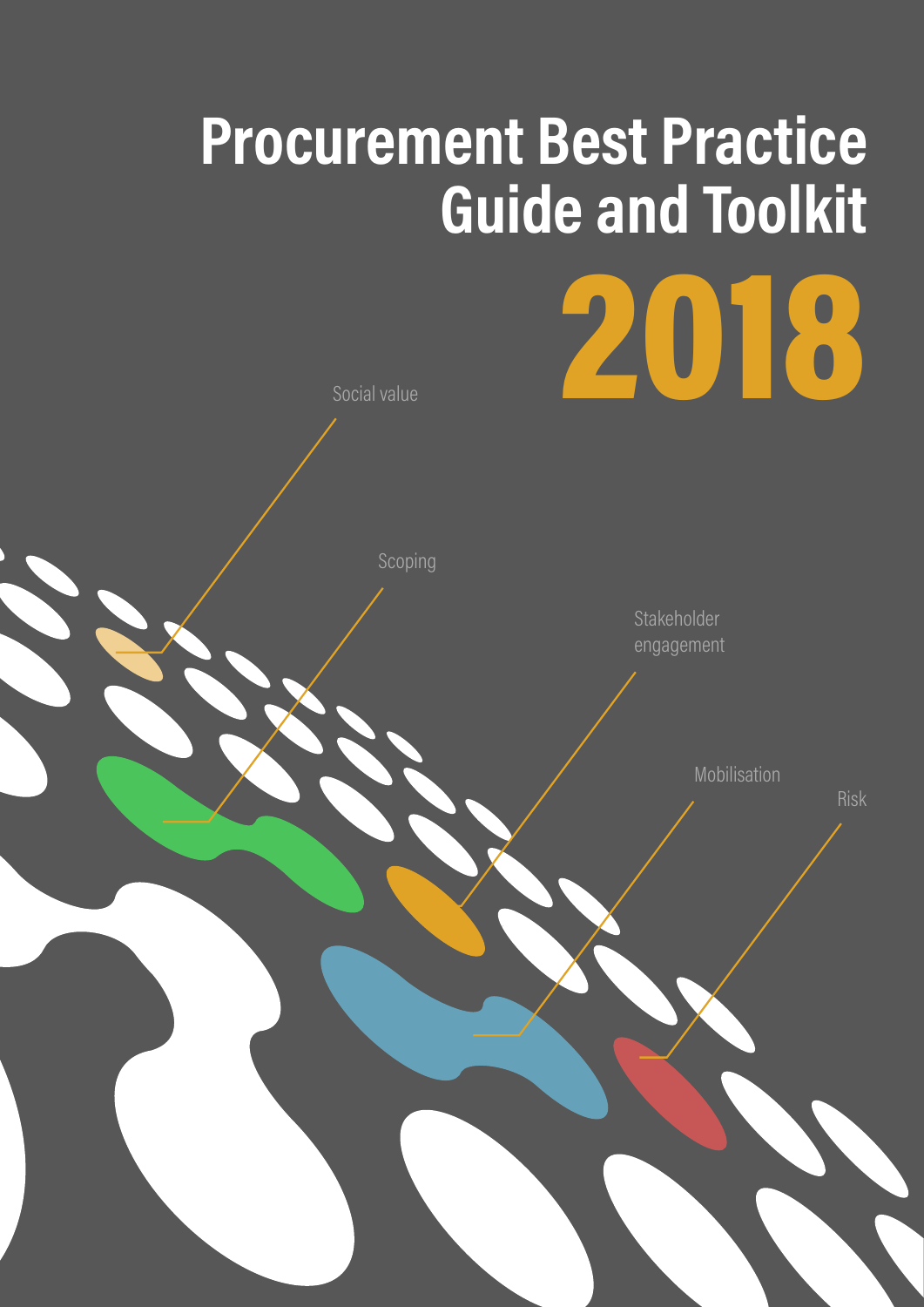*"The procurement process kick-starts the behaviours that we then see throughout design, construction, occupation and maintenance"*

**Building a Safer Future: Independent Review of Building Regulations and Fire Safety – Dame Judith Hackitt**

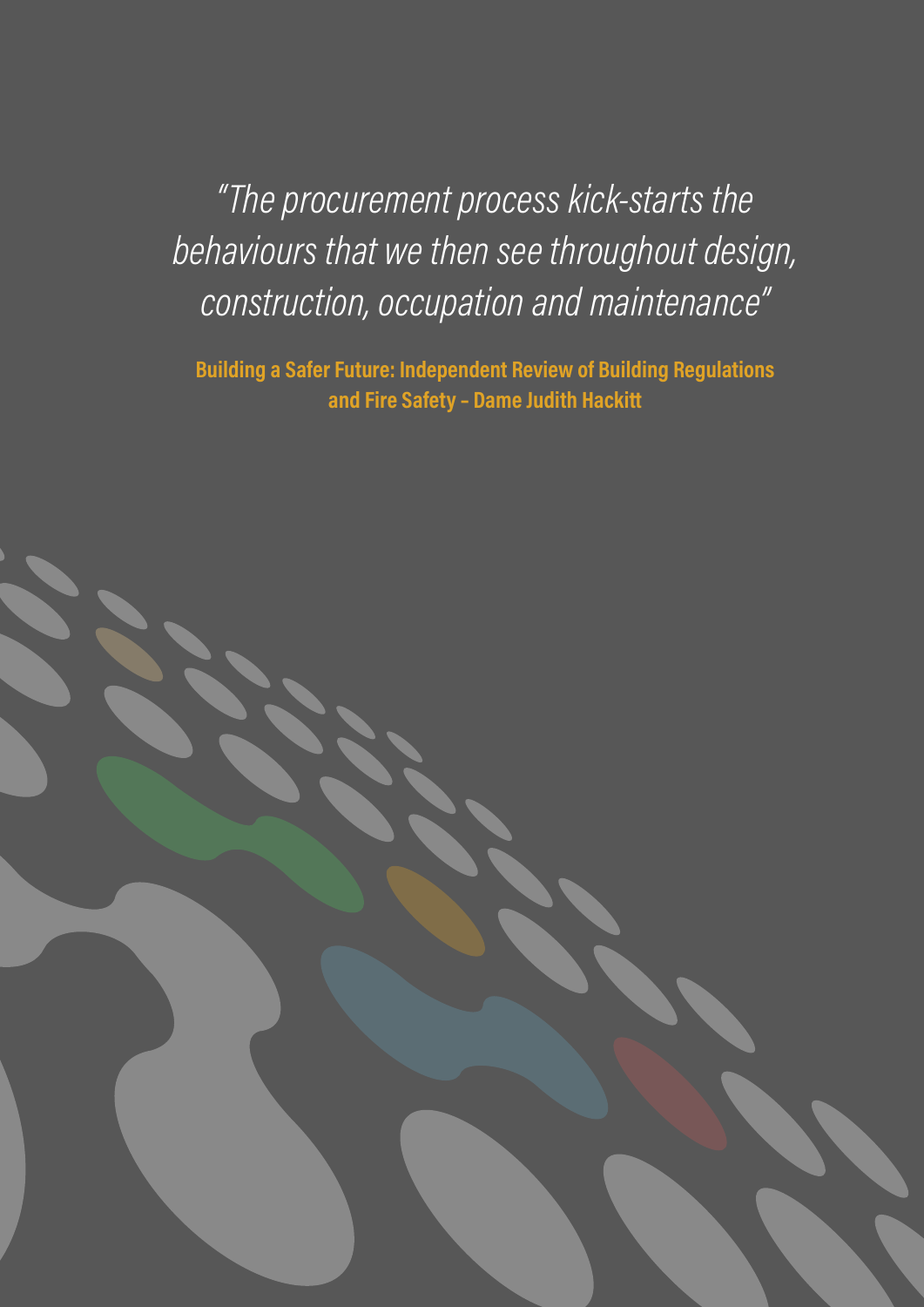*"Welcome to the 2018 Procurement Best Practice Guide and Toolkit, which has been put together with the input of members of the AMIP (Asset Management Improvement Partnership) and CAMIP (Contractors Asset Management Improvement Partnership) clubs in partnership with echelon Consultancy.*

*"Getting the procurement process right is essential to successful working relationships between clients and contractors and to the timely delivery and smooth running of contracts.* 

*"The aim of this toolkit is to help organisations through the process, offering support on the key stages and advice on dealing with issues that may arise.*

*"We hope that you find this document informative and useful in guiding you successfully through the procurement process to achieve positive outcomes for your organisation."*

**Dean Wincott, managing director of Langley Waterproofing Systems and chair of the CAMIP Steering Group**

*"We know that some of the biggest challenges for providers at the moment have emerged in recent years from various cuts to funding and resources. This has pushed the whole sector to try and think more commercially, striving for better value for money from their procurement processes. However, given events in the last 18 months, it is vital that we as housing professionals understand the impact of these decisions.* 

*"At the CIH we always encourage housing professionals to come together and share best practice to overcome challenges and this toolkit can provide some helpful support."*

**Rebecca Clarke, regional manager (East, South East & London), Chartered Institute of Housing**

"With the spotlight now firmly fixed on the social housing sector, the need for robust procurement practices has never been greater. This toolkit provides a really useful guide for local authorities and registered providers about to embark on a public procurement process, and for contractors about to participate in one."

**Kris Kelliher, partner, Devonshires** 

"The Procurement Best Practice Guide and Toolkit 2018, which builds on the 2015 edition, brings together the vast experience of echelon Consultancy with that of members of our AMIP (Asset Management Improvement Partnership) and CAMIP (Contractors Asset Management Improvement Partnership) clubs.

"Getting procurement wrong can be costly in many ways but this document can support you to successfully navigate the process, taking you through it step by step. It offers practical support, highlighting examples of best practice within the sector, and providing guidance to avoid the common pitfalls.

"The guide is borne out of a desire by AMIP/CAMIP members to drive forward improvements within the procurement process to achieve better results for the sector as a whole and we hope that you find it helpful."

**Mathew Baxter, managing director, echelon Consultancy**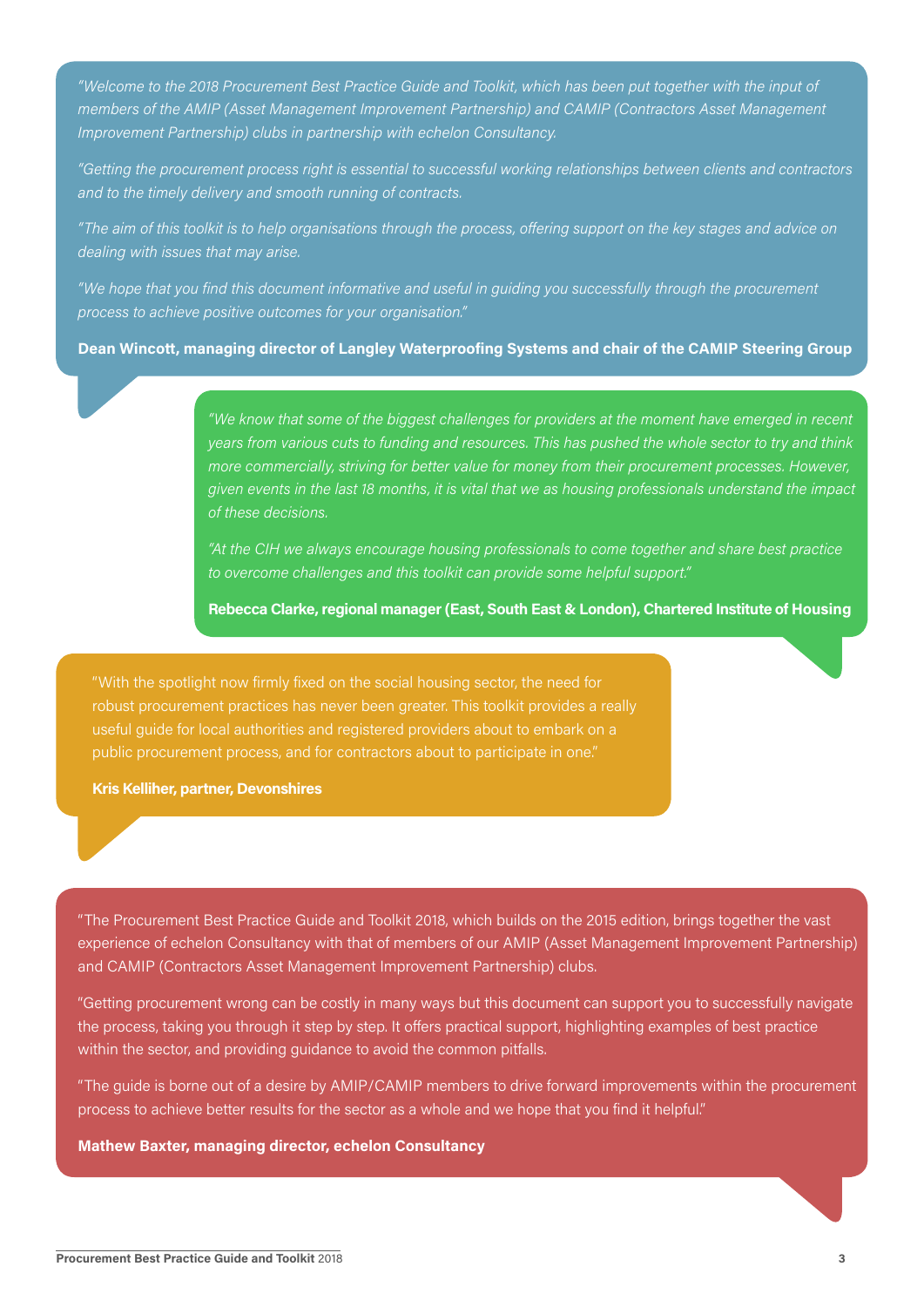### **Getting procurement wrong can be costly in many ways, not to mention frustrating for clients and contractors alike but laying the groundwork before you start the process can ensure that you deliver in terms of time, money and quality.**

This revised best practice guide and toolkit builds on the 2015 edition to steer clients through the procurement process and support them to find the right companies for their organisation.

It aims to help you to successfully procure contracts and to understand what contractors are looking for, as well as encouraging you to focus on what you want to get out of the procurement process.

It has been put together by AMIP (Asset Management Improvement Partnership), a quarterly club for sharing best practice among social landlords and CAMIP (Contractors Asset Management Improvement Partnership), the contractors' equivalent, in partnership with echelon Consultancy, and was kickstarted with a meeting of the CAMIP Steering Group to discuss the issues faced by tendering organisations.

This practical guide is borne out of their experiences within the sector and the frustrations that they have faced during the procurement process. It offers advice and support to help clients to overcome problems and to achieve positive outcomes when procuring contracts.

The AMIP Club currently represents 400,000 units while CAMIP's membership includes most of the key repairs and maintenance providers and covers the majority of the UK's housing stock. There is a full list of members of each on page 38)

To ensure that the views of CAMIP are balanced and representative of its members, the CAMIP Steering Group comprises small, medium and large contractors. Its members are Chris Cheshire, director at Laker UK, Peter Sharman, associate director for sustainability at Mulalley, Dean Wincott, managing director of Langley Waterproofing Systems, Rachel Smith, business development manager at United Living and AJ Eaton, divisional director at Mi-Space (UK) Ltd.









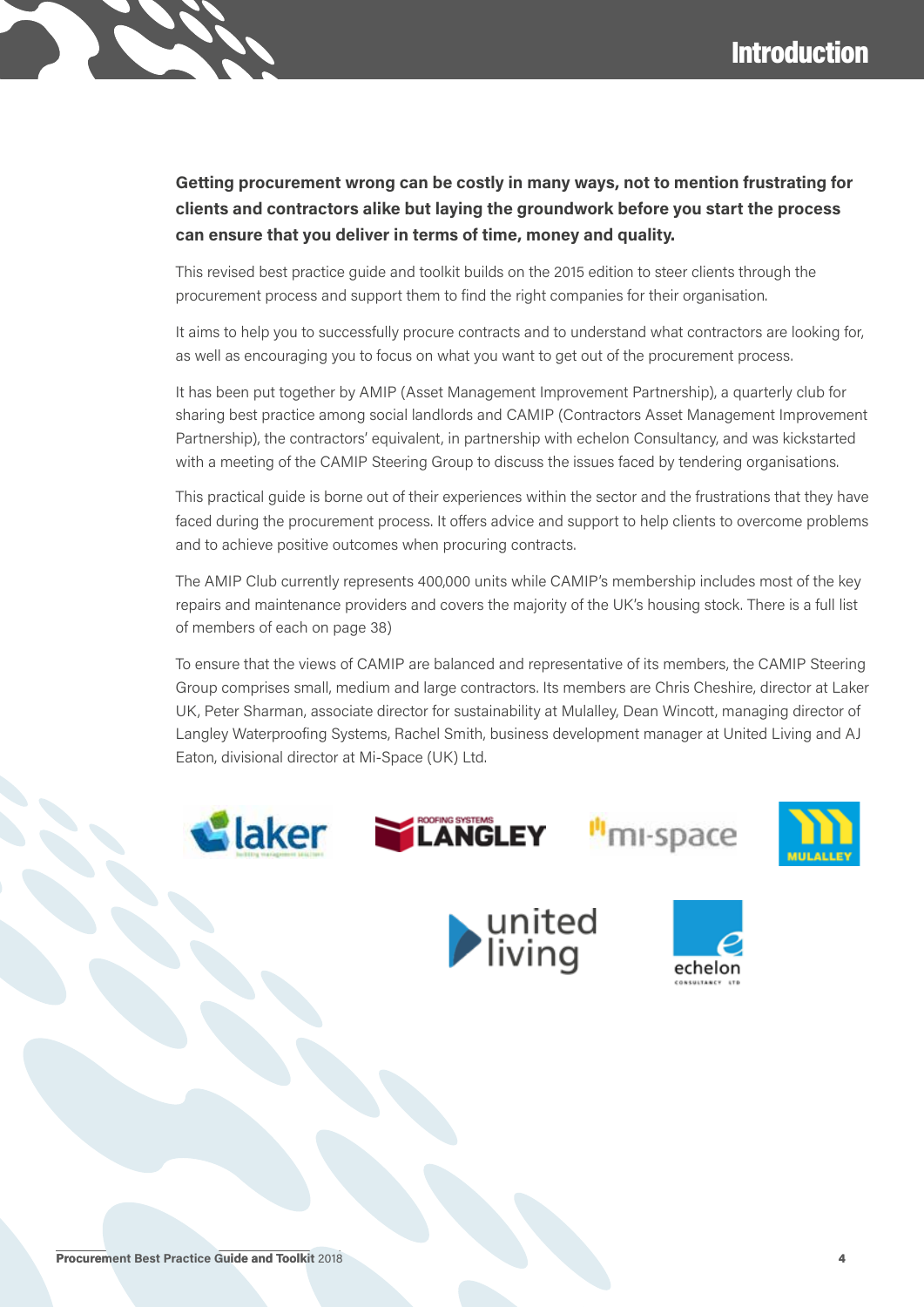## Thinking about procurement?



#### **Before you even begin the procurement process you need to engage with the market and talk to your peers.**

#### **You should be asking the following questions:**

- When do your contracts end and can you extend them?
- What are the strengths and weaknesses of the current service?
- What are your key drivers? What are your objectives?
- Do you have a procurement strategy in place? How does it fit with your other strategies?
- How long should the contract be?
- What type of contract should you have?
- What is the scope of work?
- Have you got the internal resources to deliver this?
- What timetable are you working to? What are your key milestones?

The following pages will take you through the procurement process step by step, offering a best practice guide, put together with input from AMIP (Asset Management Improvement Partnership), a quarterly club for sharing best practice among social landlords and CAMIP (Contractors Asset Management Improvement Partnership), the contractors' equivalent.

It aims to outline how contractors and clients alike can ensure optimum outcomes when securing new contracts.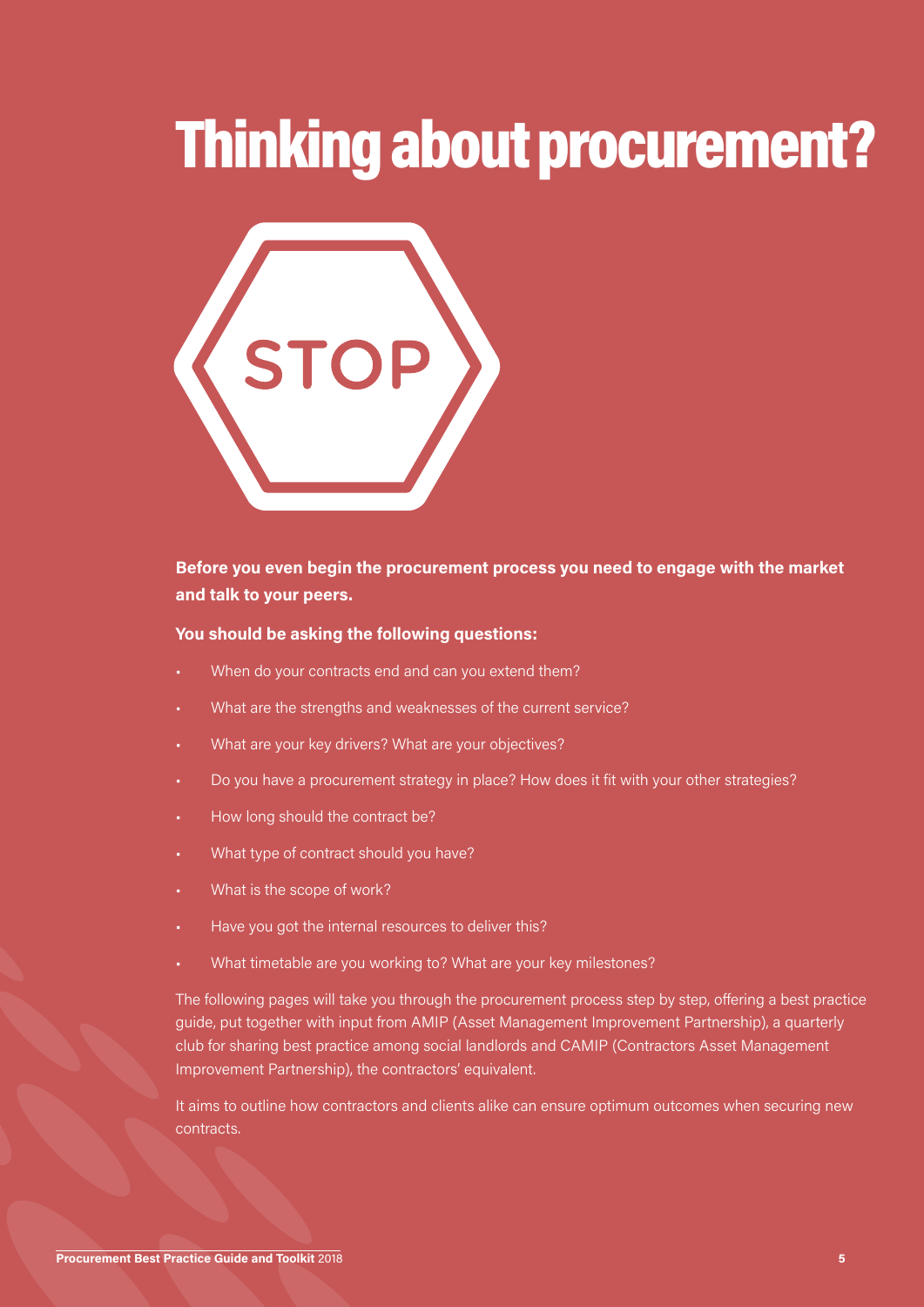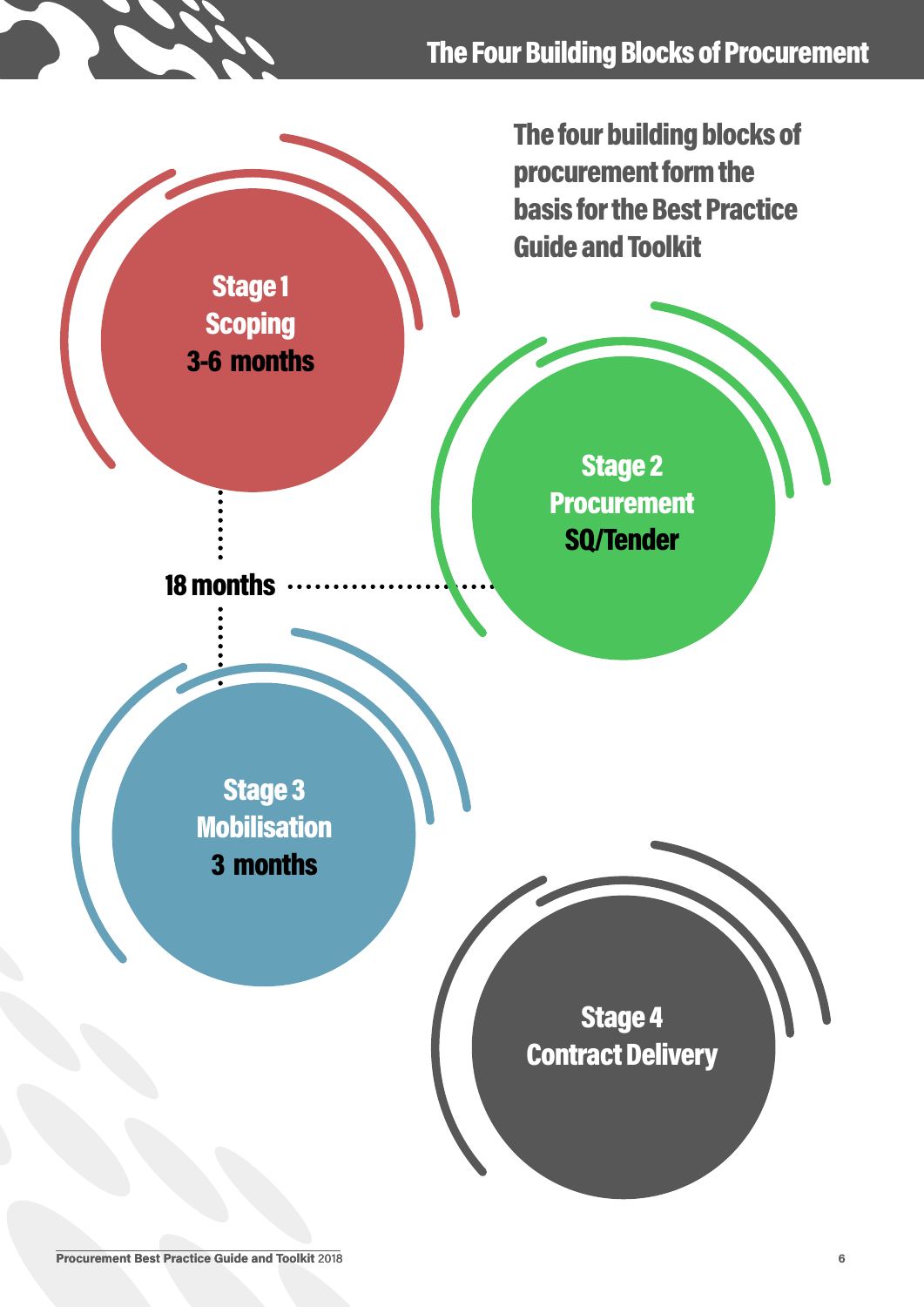

**This toolkit is built around the four "building blocks" of a successful end-to-end procurement process – scoping, procurement, mobilisation and contract delivery.**

**Ideally a minimum of 18 months should be allowed to ensure sufficient time to undertake the tasks required to achieve robust and effective procurement, from the initial scoping of the service (which ideally should be 3-6 months) through to mobilisation.**

**The timeline is important as the market will inevitably change from when bids are submitted to projects going live.**

### **Scoping**

The importance of the scoping phase cannot be underestimated, it is the foundation that runs through the process and starting it in plenty of time is key. Contracts can take up to 18 months to procure and rushing the process can lead to problems further down the line.

Before the procurement process starts landlords need to understand how their services are currently being delivered and to identify where processes could be improved.

This includes looking at:

- Current best practice within the sector
- Soft market testing i.e. talking to contractors to test the appetite for a particular model
- Strengths and weaknesses of the current service
- Improvements aspirations for how the service can be improved
- Barriers to change are there any specific risks to the process and how can they be mitigated?

The selection process is geared towards understanding the type of services you require and the type of contractor that you want to work with and what you want to get out of the procurement process.

Engaging with all stakeholders is key to ensuring that their aspirations are taken into account and where possible factored into the process. Soft market testing should always include the incumbent service provider and the supply chain as their feedback can be invaluable.

A clear data set is important, as is understanding your data, as it will form part of how you design your scope of works and flawed data can lead to delays and problems once the contract is mobilised.

You must also have clear objectives and being prescriptive about what you need will ensure that you attract appropriate contractors.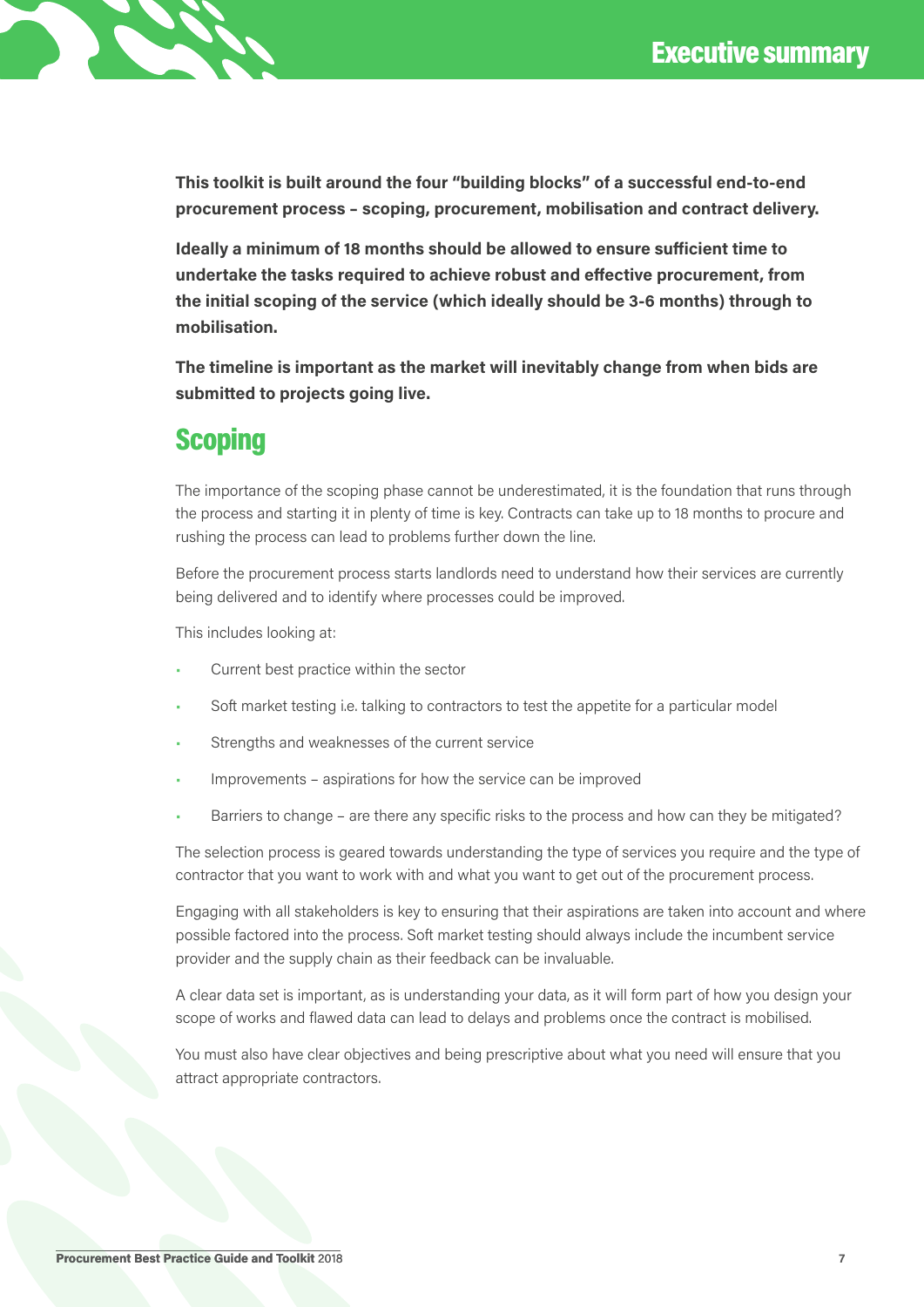### **Procurement**

There is a choice of procurement procedures available and contracting authorities must have a clear rationale for their selection.

Appointing a project manager will help the procurement process to run more smoothly, as will having a core group of people involved from start to finish. Everyone involved in the process including staff and residents should be appropriately trained to ensure that they understand what is being procured and can provide consistency in their approach.

A clear timetable must also be put in place leaving around three months for mobilisation.

Be realistic – both the client and contractor have a responsibility to ensure that the offer at tender stage is realistic, robust, deliverable and sustainable.

Any client procuring a service should have a relatively accurate expectation of the realistic price they should expect to pay if they have scoped it thoroughly. There is nothing to stop the client stating what their expected ranges of price are in the tender documents and the EU Procurement Regulations 2015 make adequate provision for this methodology.

Getting the quality/cost ratio right is essential. Contracts which focus more on cost than quality drive the wrong behaviours in the tender process, drive prices down, don't consider the sustainability of the contract and lead to a decline in the quality of services. A race to the bottom on price, often results in tender prices that are unsustainably low and leads to problems at contract delivery stage.

CAMIP's membership prefer a ratio of 60% quality and 40% cost and are committed to at least 50% quality and 50% cost.

Anything with a 50% or higher ratio against cost tends to attract strategic pricing. Clients have a duty to behave responsibly and accepting bids below what is known to be realistic is not in the interests of anyone. A price that is 20% below that of the next lowest bidder should come under scrutiny.

A contract that is making a profit will pay dividends for all parties, but commercially unviable bids can cripple the supply chain and lead to a claims culture where contractors will push for extras in order to make money on the contract.

Contractors prefer long-term agreements of a minimum of five years which allow both parties to invest the right level of time and commitment, ultimately delivering a better service for customers and allowing stronger working relationships to develop. They also ensure financial stability for contractors and are therefore much more attractive to the market.

Co-location is essential for a long-term integrated asset management service, creating a collaborative environment and fostering closer working relationships and increased trust between contractors and clients.

Poor documents and processes lead to poor outcomes and low-quality bids so having a good set of documents is key to success and will ensure that you only attract companies that are culturally aligned with the client and are a good fit for the contract.

Vague specifications and broad pricing stop collaboration and can lead to escalating costs, delays in programmes, delays in delivery and disputes, so make sure that you are clear from the beginning about your requirements.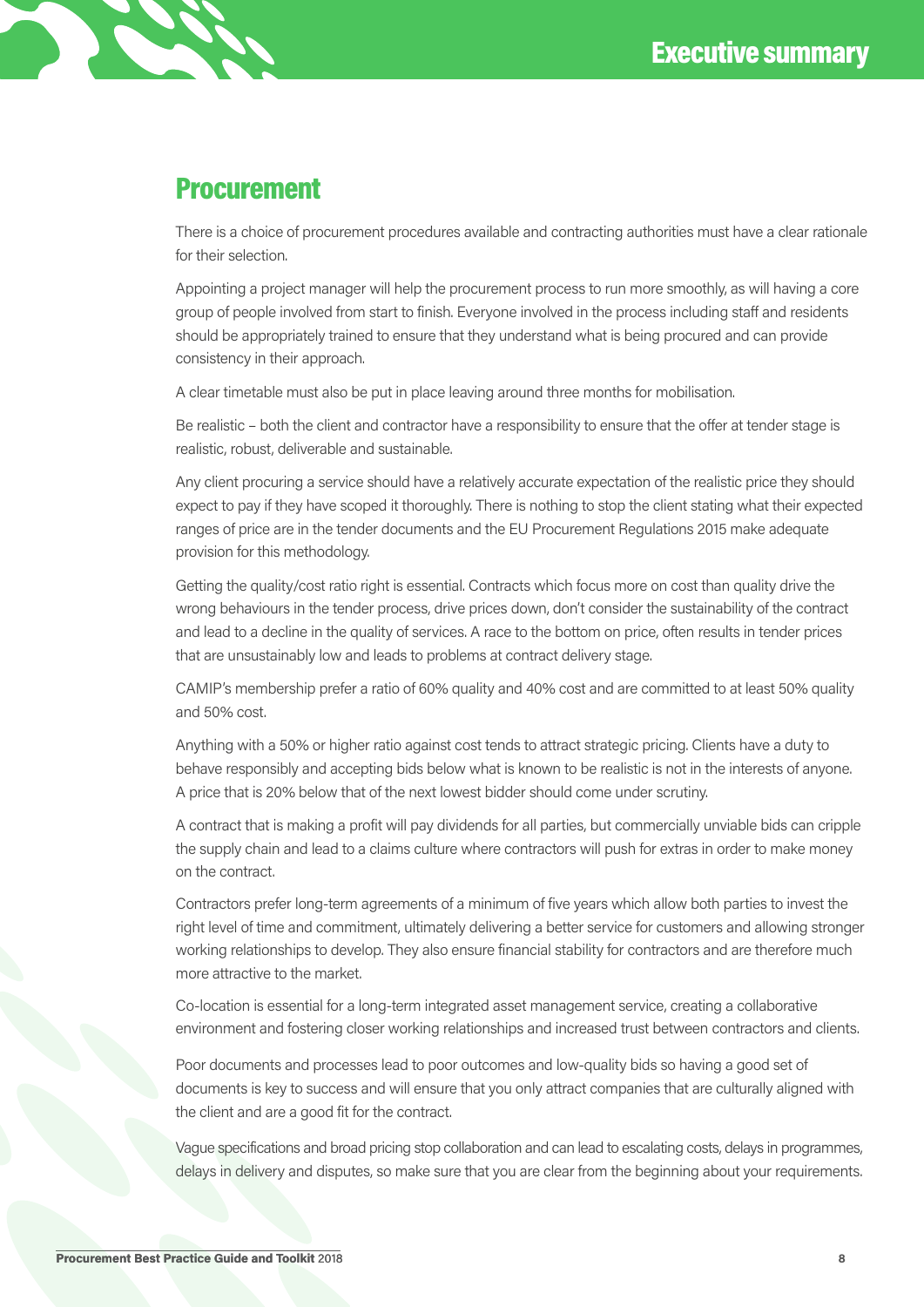### **Mobilisation**

Good mobilisation is the foundation stone to the new contract and should be treated with the utmost importance.

Thought needs to be given to how the mobilisation will be structured, covering areas such as IT, HR and communications, social value, operational delivery and commercial.

Failure to get this right will set the scene going forward and you should ensure that appropriate resources have been allocated to mobilisation and someone has been appointed to lead the process.

Communication is key, and details of the contract need to be conveyed to all of those who will be involved in running it.

### Using this guide

The following pages detail the key considerations for contracting authorities who are undertaking procurement exercises and our members believe that following the advice outlined within this practical guide will deliver optimum outcomes for clients, contractors and the sector as a whole.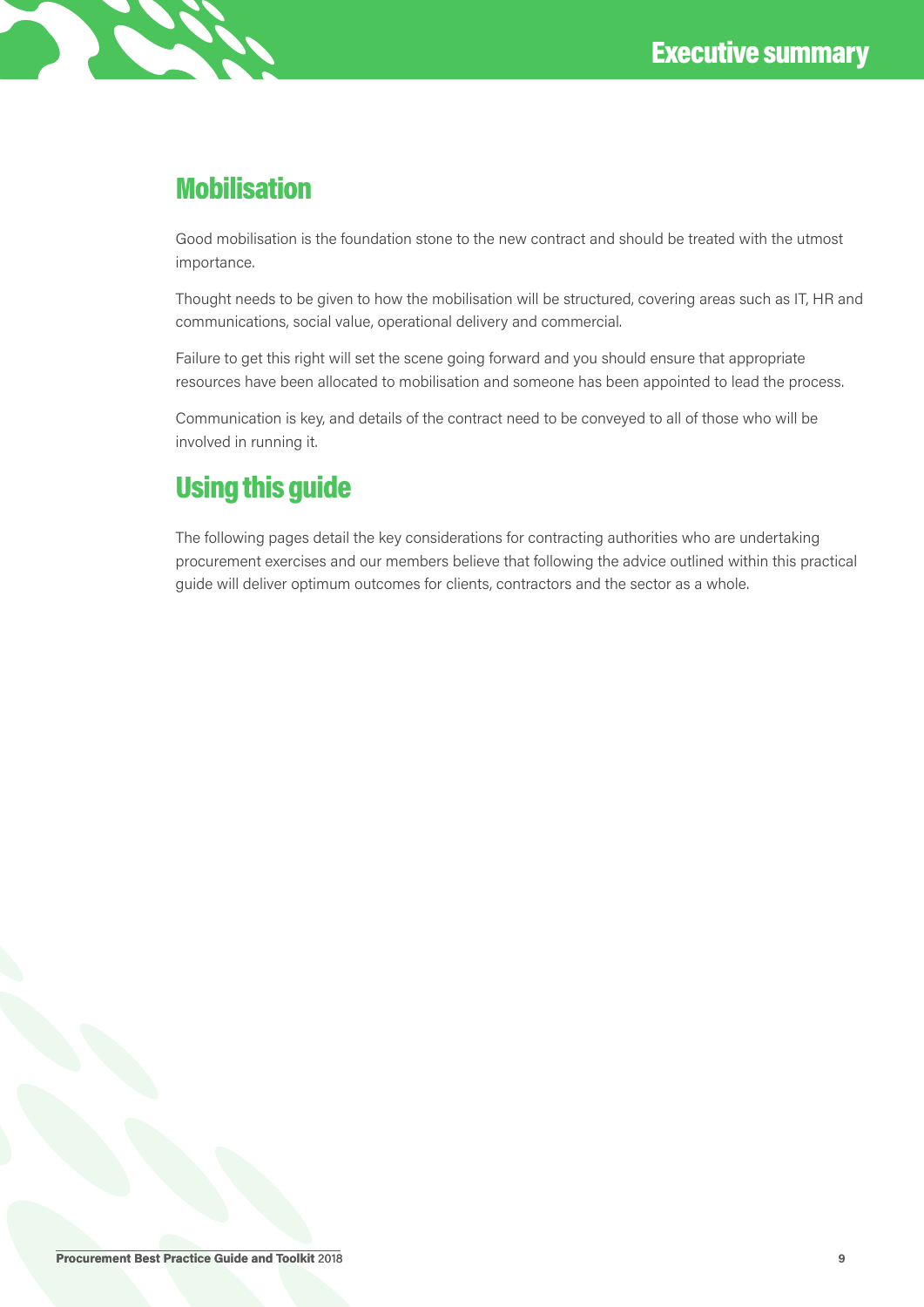# Scoping/stakeholder engagement

**Procurement Best Practice Guide and Toolkit** 2018 **10**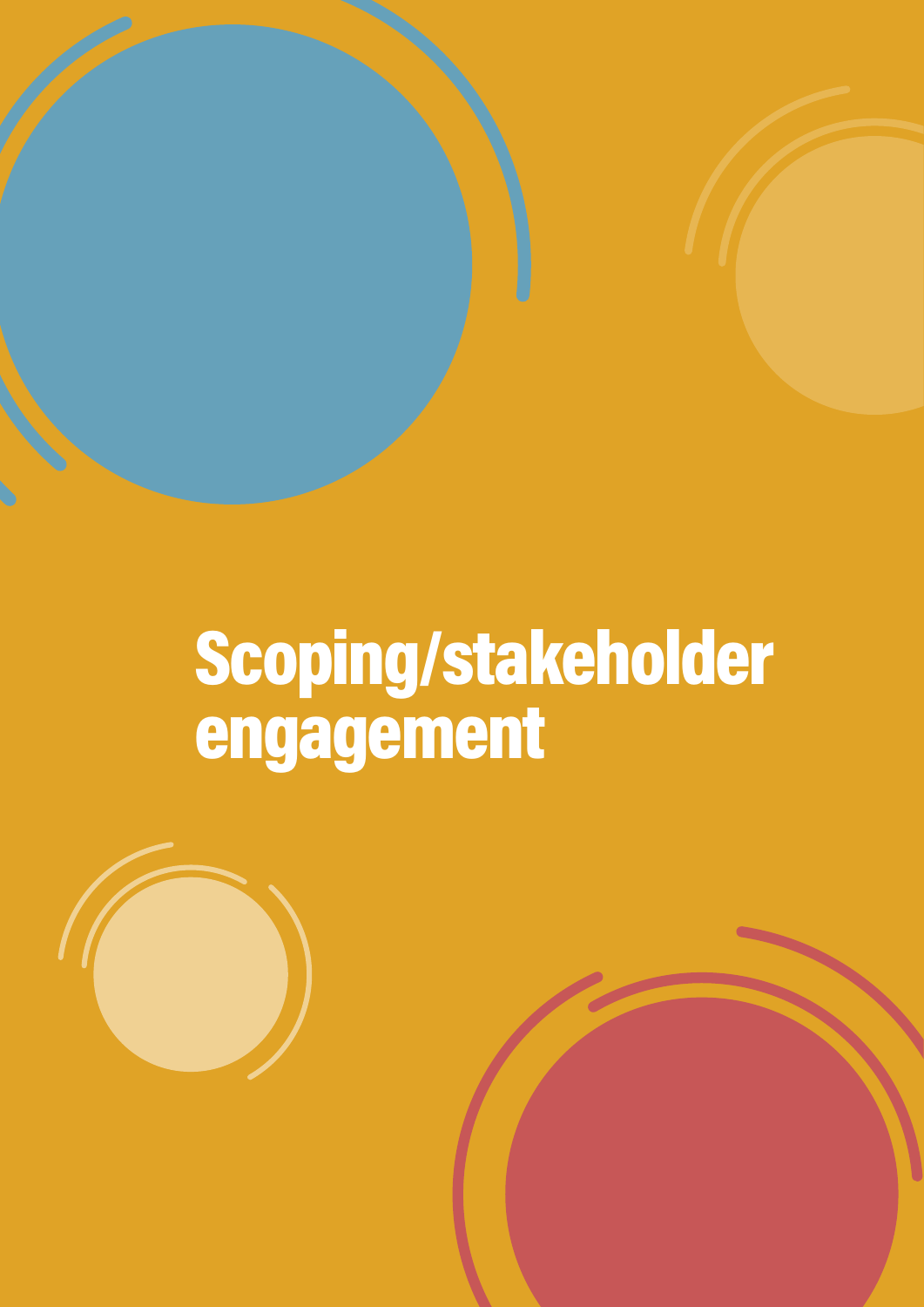# Visibility of contracts and timeline

How much time do you have to procure new contracts?

Do you know when your current contracts expire?

You should have a contract register where you can easily access copies of all contracts

If time is tight do you have the option to extend the contract and if so by how long?

If you have a big contract that is due to expire you should also be looking at what else is due to expire around the same timeframe

If you are in a situation where your current contract is spiralling out of control you probably wouldn't want to extend it but you can still only act according to the terms of the contract, so your options may be limited

What are the

benefits of extending them?

Have you already extended them?

What is your timeframe? Single trade external contracts can be procured in six months to a year but for an integrated whole house management contract you need at least 18 months

As a starting point look at the timeframe and then the complexity of the contract. The earlier you can sit down and map the whole thing out and post- date it the more likely you are to hit the deadline for mobilisation

Do you have a procurement strategy?

If you haven't got a procurement strategy you need to map out what you have got, understand what contracts you have, when they end and what the potential tensions are and then you can start to put a procurement strategy together

You must consider how it fits with your organisation's strategy and what it is that you want to achieve

## Good practice **Contact Executive Bad practice**

During an options appraisal undertaken for Basildon Council it was noted that the vast majority of their asset management contracts were expiring within 18 months of each other and as such a decision was made to consider packaging these works under one contract with a standard start date.

A housing provider wanted to extend a contract by six months but the contractual terms only allowed for an extension of a year. Always double check the terms of contracts and be aware of any potential impact on the way in which services are delivered.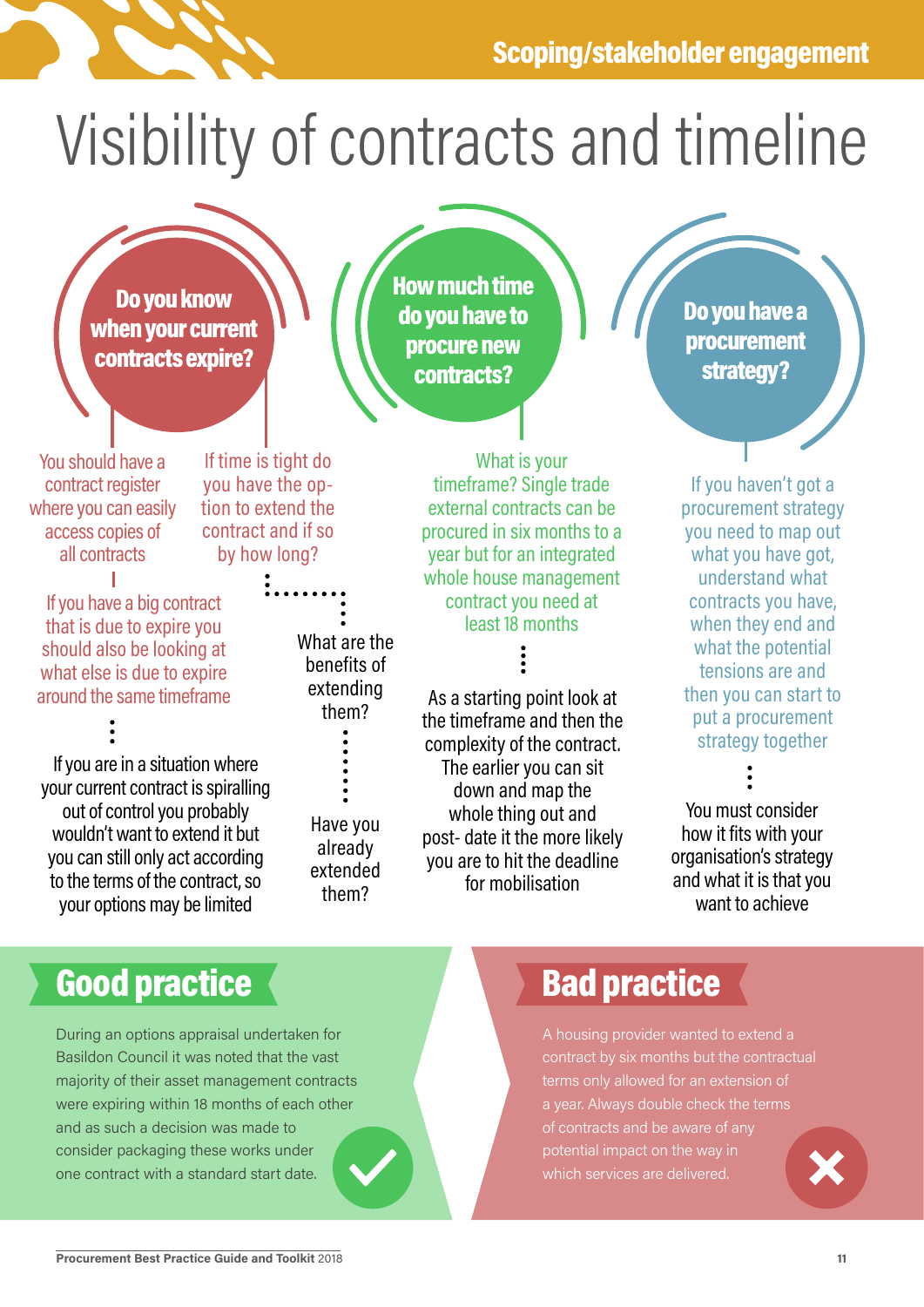

# Understanding and managing data



## Good practice **Bad practice**

Croydon Council identified that year three of their programme had a big spend externally and years one and two on internals so they focused on bedding in the service and at the same undertaking detailed pre-survey work.

A clear budget and good financial data is essential to securing a contractor which is a good fit for the contract. For example, a five-year-plus-five contract allocated on a yearly basis, where the spend is between £3 million and £10 million a year and will vary year on year gives no certainty to contractors and is therefore unattractive to them. SMEs won't bid for a contract that could potentially be too big for them and larger contractors will avoid a contract that could be too small.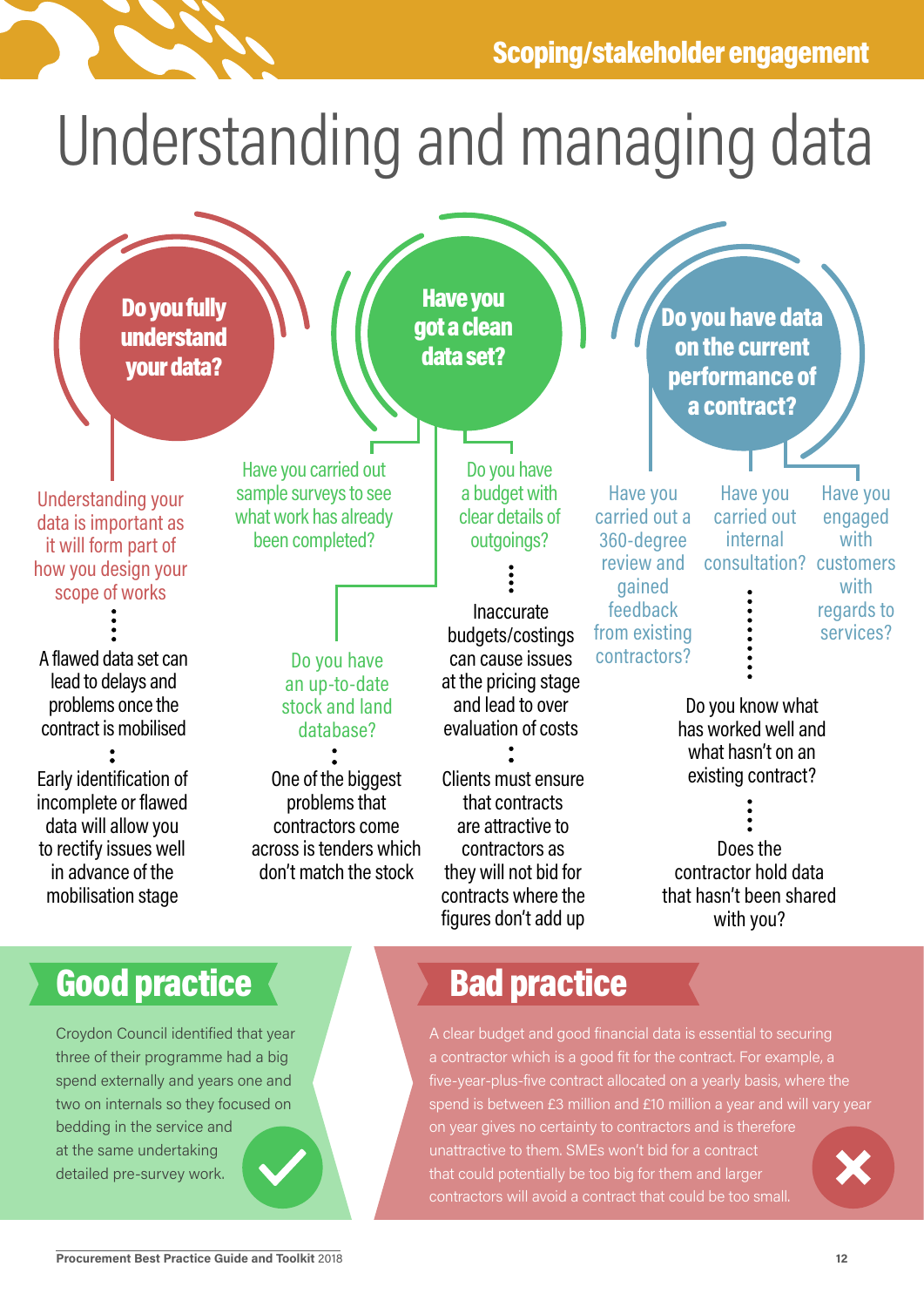

## Testing the market



## Case studies

A local authority had a default position for cost/quality of 80%/20%. Through structured market engagement and consultation, the position has now moved to 50%/50%. This wouldn't have happened without obtaining the views of the market.

A housing provider was undecided on which form of procurement to use at scoping stage and used market engagement to gauge suppliers' views on each procurement option which enabled the selection of competitive dialogue (CD) as their preferred procurement model.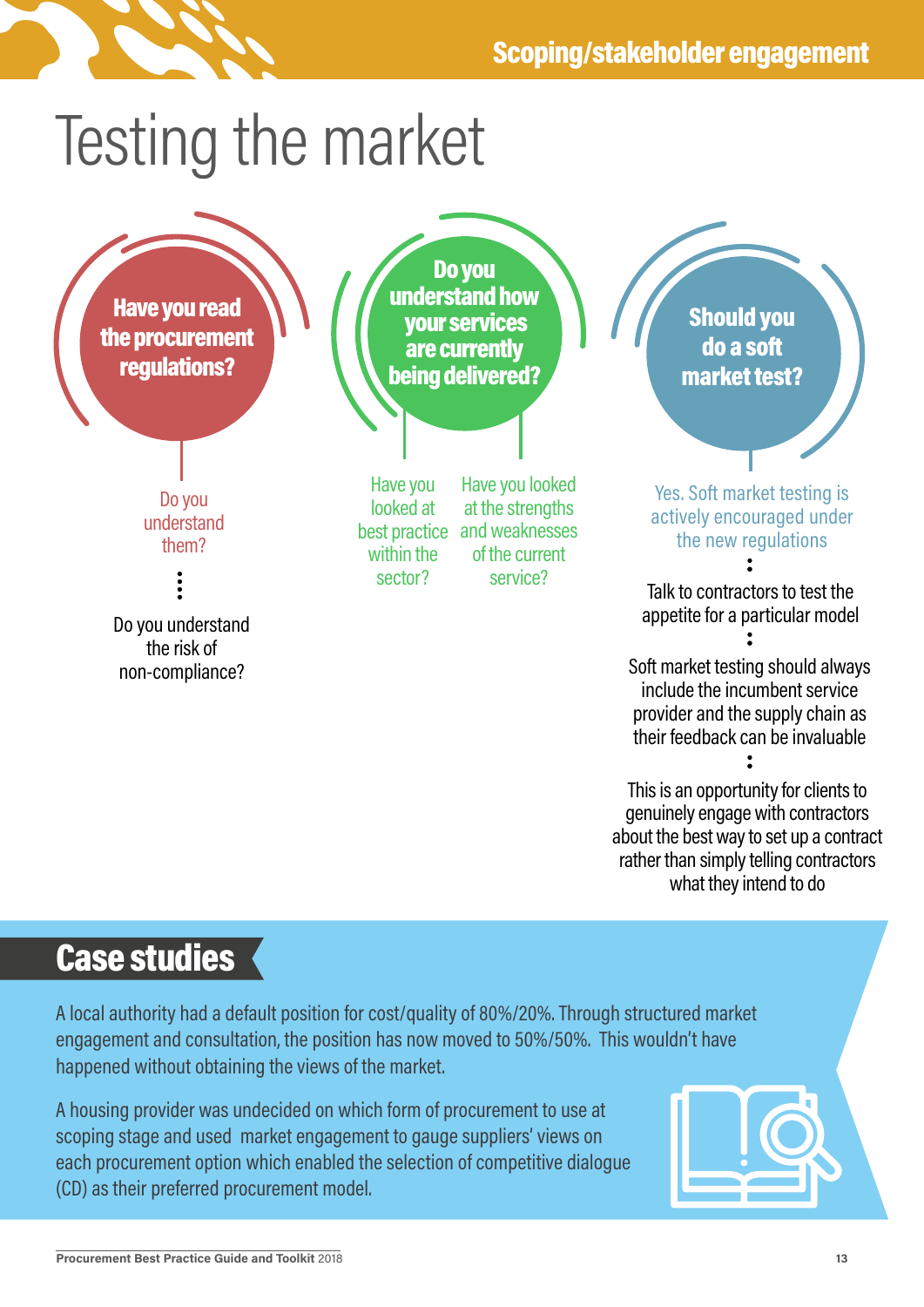

# An example key data scoping sheet

|                                                 |                                                                                             | (CLIENT)                                                                                |                                                                                                                                                                      |                       |
|-------------------------------------------------|---------------------------------------------------------------------------------------------|-----------------------------------------------------------------------------------------|----------------------------------------------------------------------------------------------------------------------------------------------------------------------|-----------------------|
| <b>KEY DATA SCOPING SHEET</b>                   |                                                                                             |                                                                                         |                                                                                                                                                                      |                       |
|                                                 |                                                                                             |                                                                                         |                                                                                                                                                                      |                       |
|                                                 |                                                                                             | This sheet aims to record key information regarding the procurement of the new Contract |                                                                                                                                                                      |                       |
| <b>Contracting Authority</b>                    |                                                                                             |                                                                                         |                                                                                                                                                                      |                       |
| <b>Client Contact</b>                           |                                                                                             |                                                                                         |                                                                                                                                                                      |                       |
| <b>Client Procurement Team</b>                  |                                                                                             |                                                                                         |                                                                                                                                                                      |                       |
| <b>Main Workstreams</b>                         | Repairs<br>Voids<br>Planned<br>Cyclical<br>Gas<br>Grounds Maintenance<br>Cleaning<br>Other: | $\Box$<br>П<br>П<br>П<br>П<br>$\Box$<br>$\Box$                                          |                                                                                                                                                                      |                       |
| <b>Incumbents</b>                               |                                                                                             |                                                                                         |                                                                                                                                                                      |                       |
| <b>TUPE</b>                                     | $\Box$<br>Yes<br>No<br>$\Box$                                                               |                                                                                         |                                                                                                                                                                      |                       |
| <b>Legal Advisors</b>                           |                                                                                             |                                                                                         |                                                                                                                                                                      |                       |
| <b>Form of Contract</b>                         | TPC O<br>PPC O<br>$JCT$ $\Box$<br>Other:                                                    |                                                                                         |                                                                                                                                                                      |                       |
| <b>Contract Start date</b>                      |                                                                                             |                                                                                         |                                                                                                                                                                      |                       |
| Length of contract                              |                                                                                             |                                                                                         | Cleaning<br>Window cleaning                                                                                                                                          |                       |
|                                                 | Repairs:<br>Voids                                                                           | <b>Cost v Quality ratio</b>                                                             | Cost:<br>Quality:                                                                                                                                                    |                       |
|                                                 | Planned<br>Cyclical                                                                         | <b>Visits / Interviews</b>                                                              | <b>Visits</b><br>$\Box$<br>$\Box$<br>Interviews                                                                                                                      |                       |
| <b>Budget (actuals for 18/19</b><br>inc of VAT) | Fire alarm<br>Lifts, ward<br>Water hy<br>Gas<br>Grounds                                     | <b>Procurement Method</b>                                                               | $\Box$<br>Open<br>Restricted<br>□<br>CD<br>□<br><b>CPN</b><br>$\Box$                                                                                                 |                       |
|                                                 |                                                                                             | <b>Commercial Model</b>                                                                 |                                                                                                                                                                      |                       |
|                                                 |                                                                                             | <b>Document Sharing</b><br><b>Protocols</b>                                             |                                                                                                                                                                      |                       |
|                                                 |                                                                                             | <b>S20 Leasehold Letters</b>                                                            | $\Box$<br>Yes<br>$\Box$<br>No                                                                                                                                        |                       |
|                                                 |                                                                                             | <b>Insurance Levels</b>                                                                 | Employer's (Compulsory) Liability Insurance<br>Public Liability Insurance<br>Professional Indemnity Insurance<br>Product Liability Insurance<br>Contractors All Risk | £<br>£<br>£<br>£<br>£ |
|                                                 |                                                                                             | <b>Turnover Threshold</b>                                                               | £                                                                                                                                                                    |                       |
|                                                 |                                                                                             | <b>Client Print Name</b>                                                                |                                                                                                                                                                      |                       |
|                                                 |                                                                                             | <b>Client Signature</b>                                                                 |                                                                                                                                                                      |                       |
|                                                 |                                                                                             |                                                                                         |                                                                                                                                                                      |                       |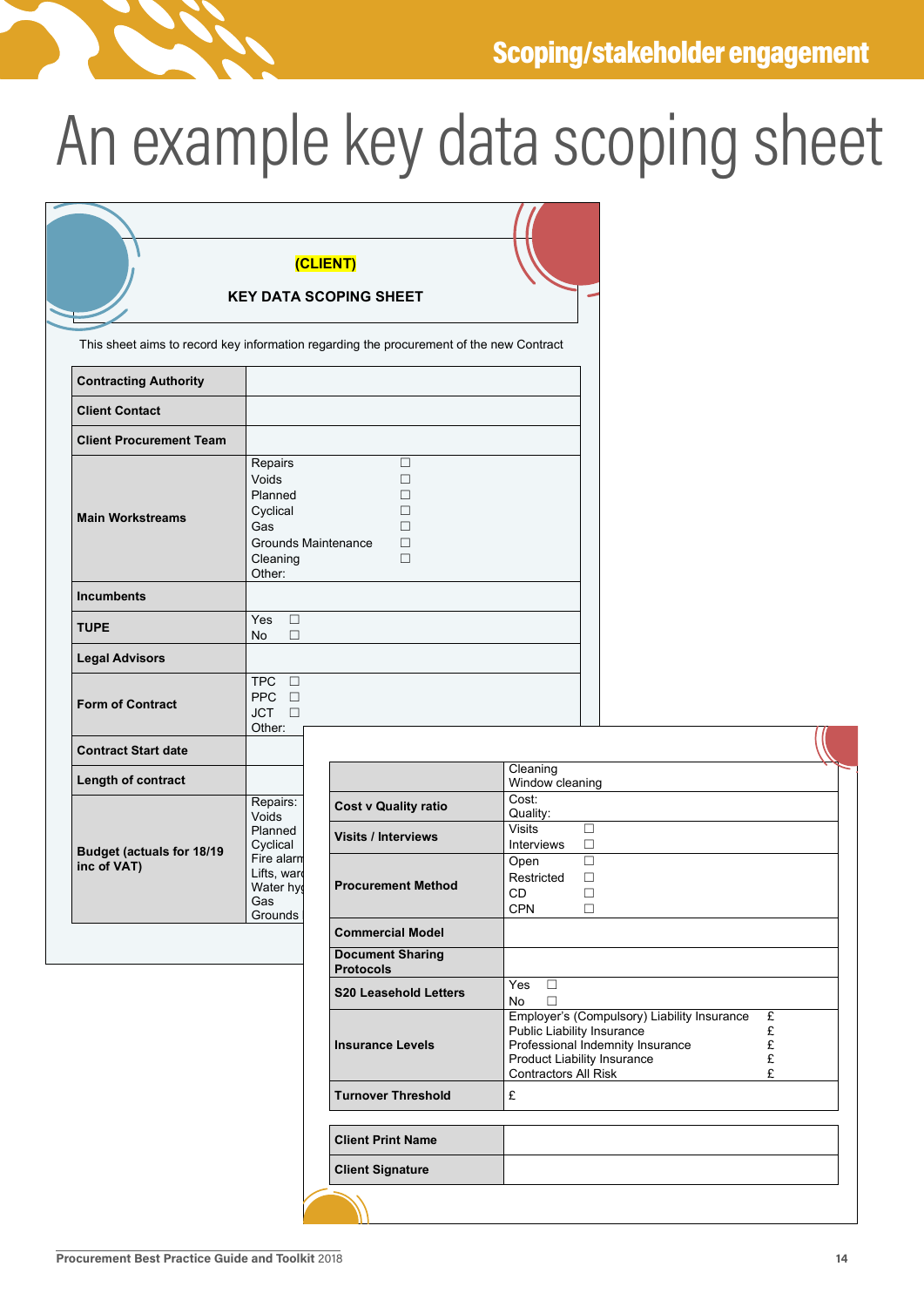# What are your objectives?

Ensure that you have clear objectives

Supply full details of what the contract will entail from the beginning

What are your key drivers? List your high-level objectives and link them back to your corporate objectives

If you are not clear about your objectives from the beginning, you run the risk of appointing a contractor which is not a good fit for the job

Contractors can't provide an accurate bid if they don't have all of the necessary information or if the technical spec changes

> Make sure that you align expectations

Your objectives must be reasonable

Timeframes need to be manageable and you must put in place reasonable tender process times

The whole process from scoping to mobilisation should take around 18 months with three to six months for scoping and at least three months for mobilisation

## Good practice **Bad practice**

United Welsh undertook several stakeholder workshops with both staff and tenants to identify the key objectives for a new contract. These outcomes were then used as the key drivers for the model that was developed.

An organisation put out a tender for fitting sprinklers to tower blocks and then two weeks before the deadline sent out additional technical information requesting that the installation of fire alarms was added to the quote, without supplying any information about the type of alarm or its location. This made it almost impossible for contractors to supply a realistic quote.

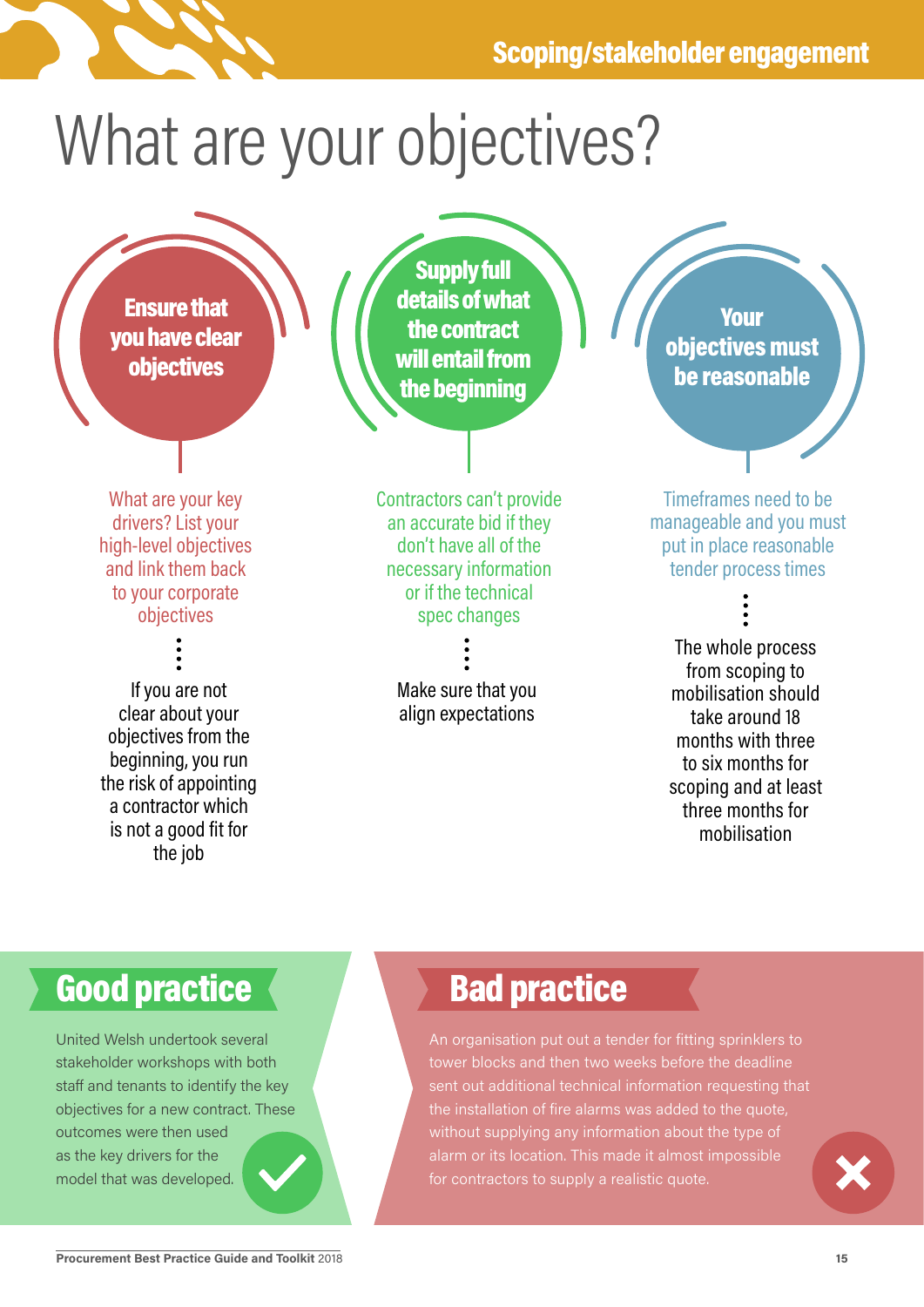

# Identifying stakeholders



## Case studies

As part of Teign Housing's scoping they identified the need to capture the views of a wide demographic of stakeholders, so as well as undertaking workshops with identified resident representatives they also undertook extensive phone surveys with tenants selected at random from different demographic groups to ensure a rounded view of the service was captured.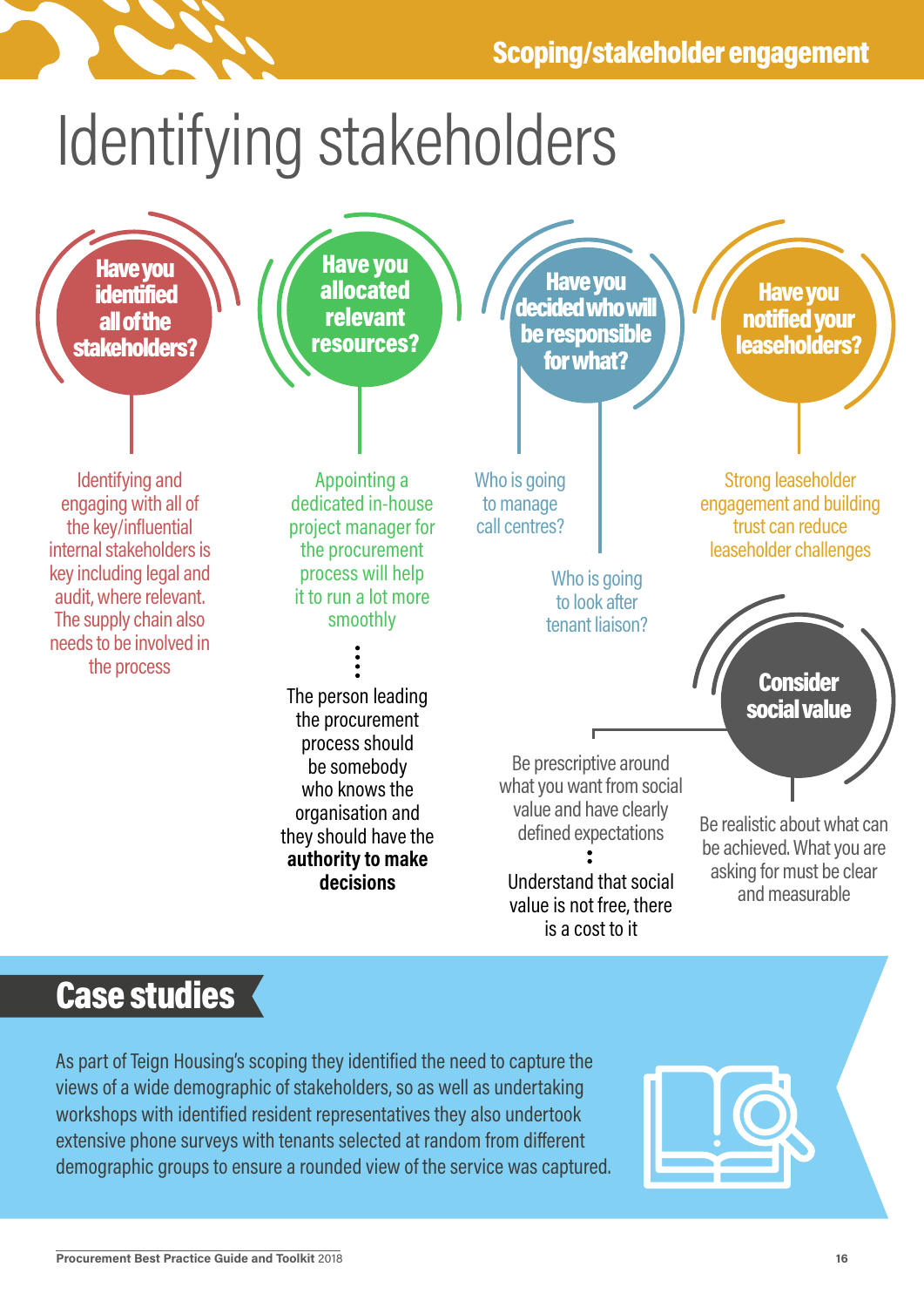# Procurement

**Procurement Best Practice Guide and Toolkit** 2018 **17**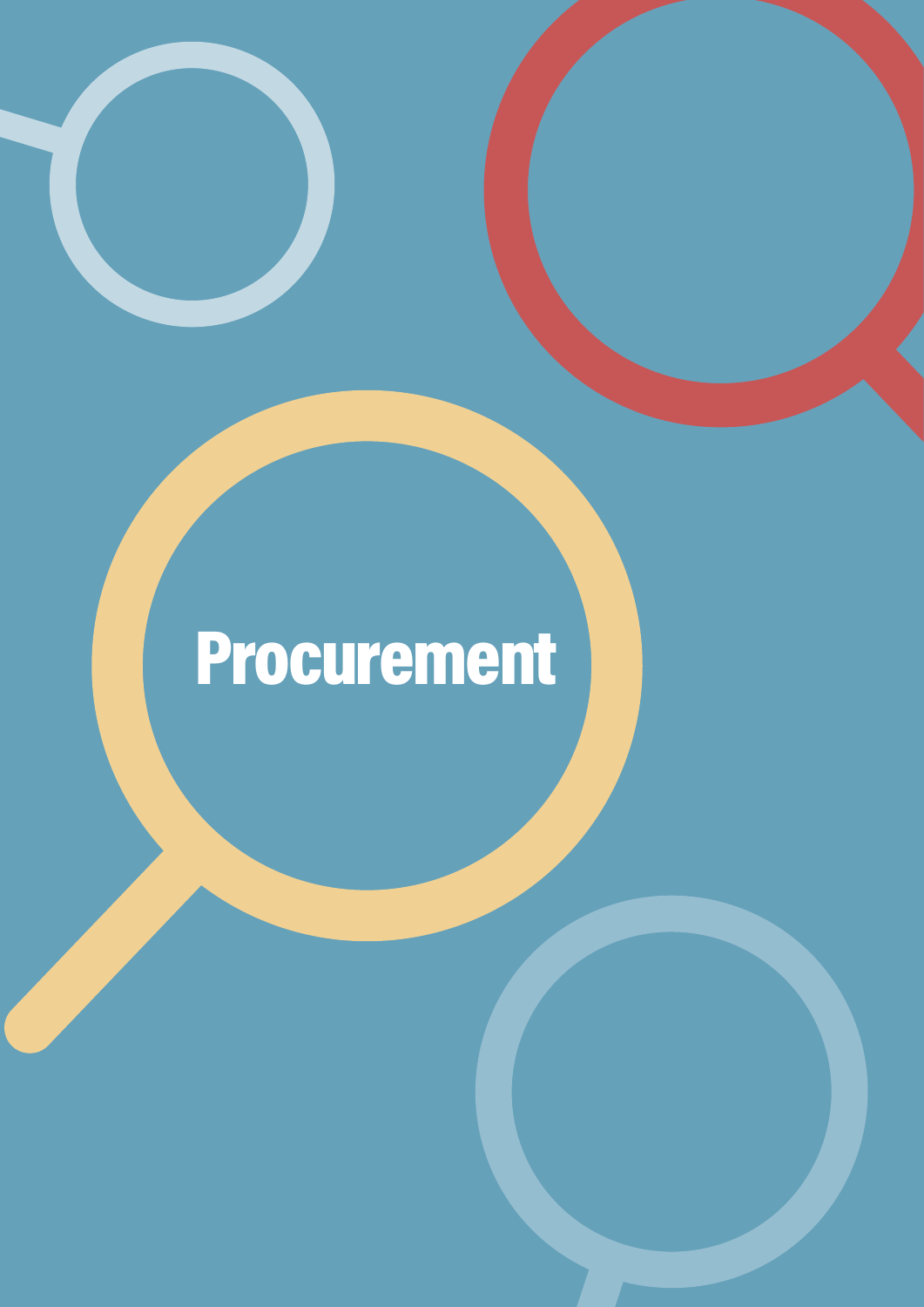

# Types of procurement

**In this section we look at the different types of procurement available.**

### Procurement frameworks

A procurement framework is an agreement put in place with a provider or range of providers that enables buyers to place orders for services without running lengthy full tendering exercises.

Frameworks are based on large volume buying. Aggregating different buyers' potential needs means individual buyers can source services at lower prices, or with special added benefits and/or more advantageous conditions.

Procurement framework agreements are OJEU compliant, removing the need to independently undertake a full European Union (OJEU) procurement process, as this has already been done as part of setting up the framework.

Agreed terms and conditions are provided so you can simply 'call-off' the framework to meet your own local requirements.

### Choosing the right procurement route

Regulation 18 states that contracting authorities should treat economic operators equally and without discrimination and should act in a transparent and proportionate manner. The procurement process must not be designed in such a way as to intentionally favour or disadvantage certain economic operators.

There is a choice of procedures available and contracting authorities must have a clear rationale for their selection.

The default position should be open or restricted. Competitive dialogue (CD) and competitive procedure with negotiation (CPN) should only be used where:

- Needs are not met without adapting readily available solutions
- Design or innovative solutions are included
- Negotiation is needed due to legal/financial situations and risks
- Technical specifications can't be developed with reference to existing common specification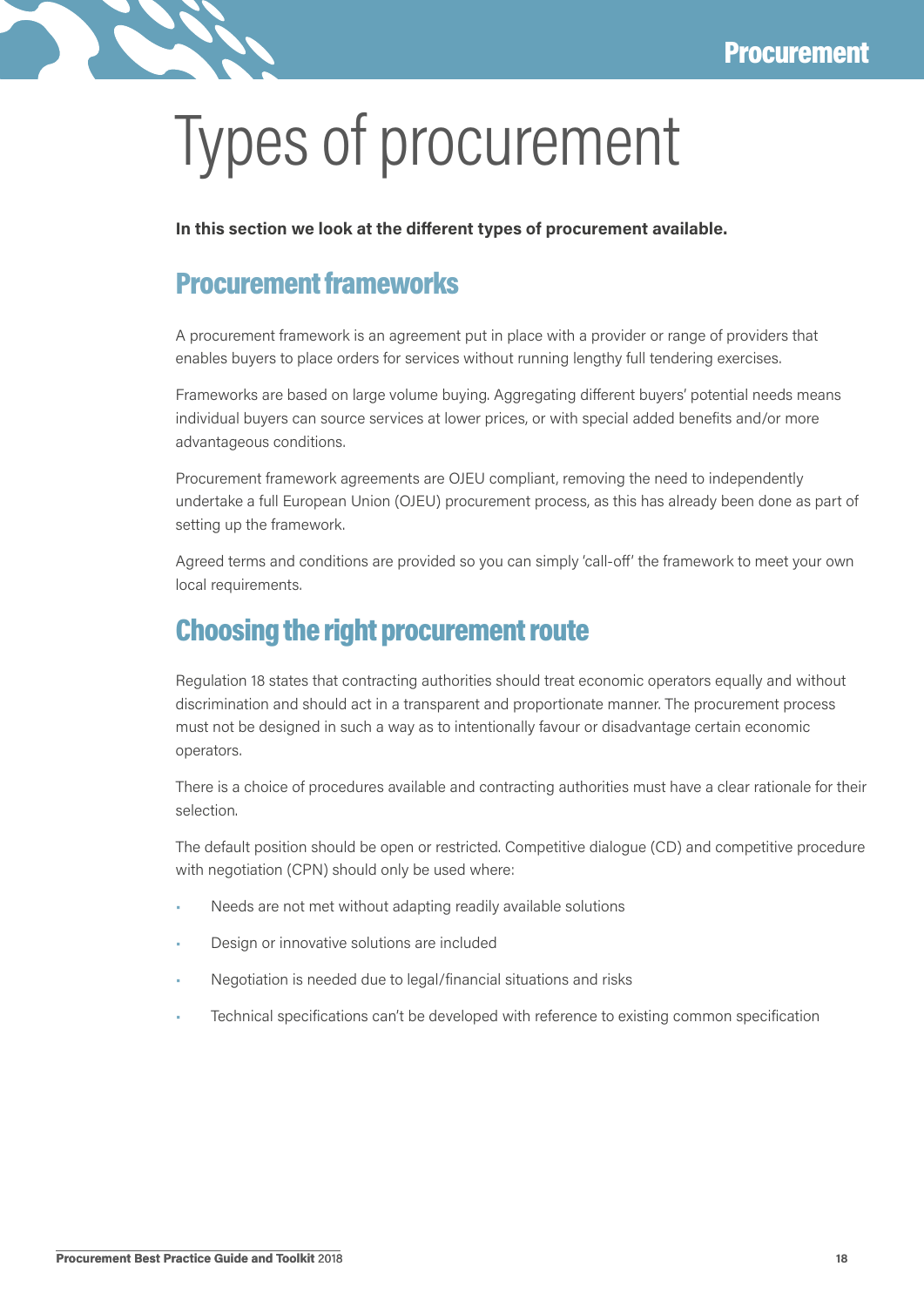

### **Open**

Using an open procedure means that the invitation to tender must be sent to all suppliers that express an interest in response to the contract notice. This procedure is suitable for simple procurements where the requirement is straightforward.

It is most commonly used for the purchase of goods where the requirement can be clearly defined and the buyer is seeking the least expensive supplier.

As there is no "pre-qualification" of bidders, anyone can submit a tender and it is possible that a large number of suppliers will bid.

### **Restricted**

The restricted procedure is a two-stage process that limits the request for tenders to a select number of suppliers, contractors or service providers. This process allows clients to draw up a shortlist of interested parties by undertaking a pre-qualification stage where suppliers are considered based on their technical or professional capability and financial standing, prior to the issue of Invitation to Tender documents.

This is most appropriate when many suppliers exist within a market and it is not feasible to issue an Invitation to Tender to each.

Clients should be able to specify their entire requirement at the first stage. Based on your Invitation to Tender, bidders will be able to deliver a fully priced bid without the need for any negotiations following receipt of the bid.

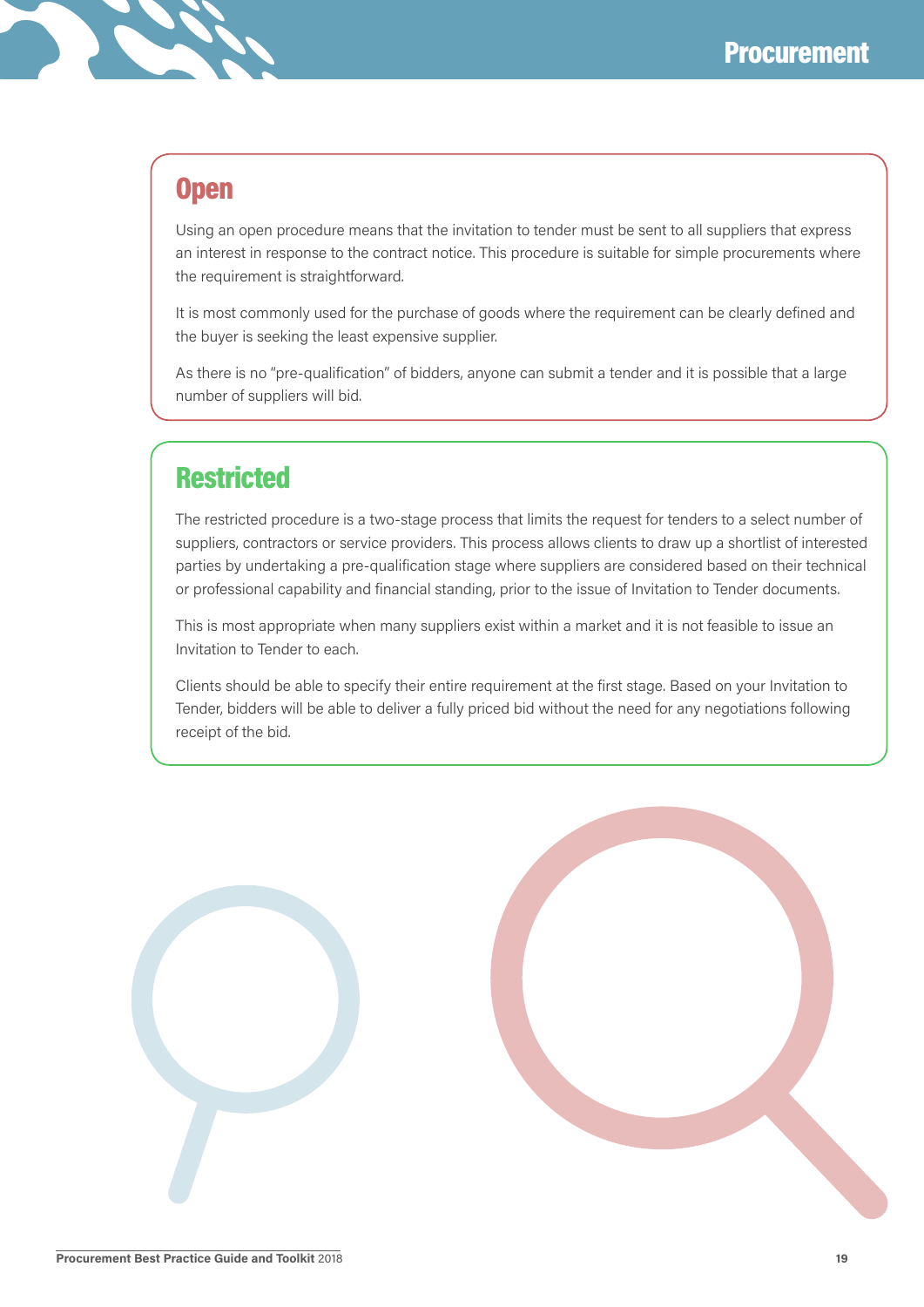## Competitive dialogue

Competitive dialogue (CD) should be used for complex contracts. It allows for negotiation with a number of contractors and more scrutiny of bidders.

When using CD you must allocate sufficient resources in terms of staff and financing, as the process can be time consuming and costly.

The process is as follows:

- Market engagement process
- Selection Questionnaire stage with Bidders Day
- Issue of invitation to submit detailed solutions usually to six participants
- Evaluation of invitation to submit detailed solutions shortlist to usually three participants
- Dialogue stage focused dialogue with participant/client team. Choose from either two-hour sessions on a theme such as IT or whole day sessions on all aspects
- Review of dialogue
- Issue of invitation to submit final tender highlighting all changes
- Evaluation of invitation to submit final tender and award contract

#### **Key points**

**Regulation 30 (8) – (a)** Contracting authorities shall open, with the participants selected in accordance with the relevant provisions of regulations 56 to 66, a dialogue the aim of which shall be to identify and define the means best suited to satisfying their needs, and (b) may discuss all aspects of the procurement with the chosen participants during this dialogue.

**Regulation 30 (10)** contracting authorities shall not reveal to the other participants solutions proposed or other confidential information communicated by a candidate or tenderer participating in the dialogue without its agreement.

**Regulation 30 (12)** Competitive dialogues may take place in successive stages in order to reduce the number of solutions to be discussed during the dialogue stage by applying the award criteria laid down in the contract notice or in the descriptive document.

#### **Example**

Basildon Council was originally going to use the restricted process to procure a 15-year strategic asset management contract but following the scoping process it decided to use CD.

The use of CD instead of restricted added three weeks to the overall programme and the council held six two-hour sessions around themes including IT, operational delivery, social value, contracts and customer engagement.

Through the use of CD, an enhanced social value model, including a social enterprise, has been delivered with direct savings of  $£2m$  per year  $-£180,000$  of which was through a single contractor  $-$  and the total procurement costs have been recovered within six months.

Innovations of the contract include the use of echelon's price per property model and 4\* gas model, as well as phased delivery and compete co-location.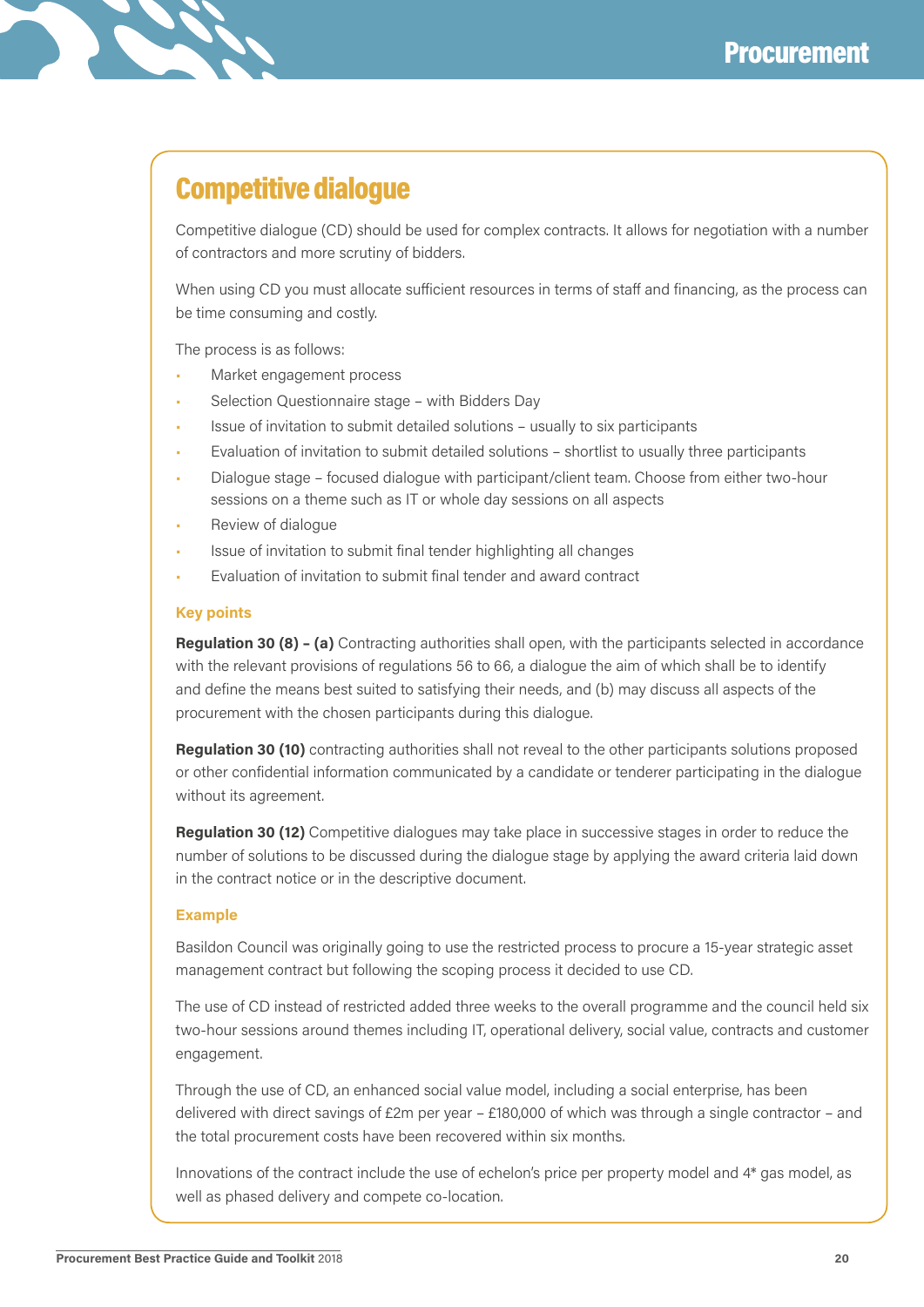

## Competitive procedure with negotiation (CPN)

Competitive procedure with negotiation (CPN) is designed for use on complex projects and allows the opportunity for negotiation. It is very similar to competitive dialogue (CD), the primary difference being the ability to award at the invitation to submit initial tender stage without the requirement for negotiation.

As with CD, CPN can be time consuming and costly and allocating sufficient resources for the process, in terms of staff and financing, is essential. The process is as follows:

- Market engagement process
- Selection Questionnaire stage with Bidders Day
- Issue invitation to submit initial tender The starting basis for direct award is usually six participants
- Evaluate the invitation to submit initial tender and either award at this stage without negotiation or draw up a shortlist of a minimum of three tenderers (you can de-select at each stage)
- Negotiation stages You can have multiple stages of negotiation and if you are de-selecting there needs to be some form of evaluation. You can choose from two-hour theme sessions on IT, for example or whole day sessions on all aspects
- Review negotiation documents
- Prepare and issue an invitation to submit final tender highlighting all changes
- Evaluate invitations to submit final tender and award contract

#### **Key points**

**Regulation 29 (15)** – Contracting authorities may award contracts on the basis of the initial tenders without negotiation where they have indicated, in the contract notice or in the invitation to confirm interest, that they reserve the possibility of doing so.

**Regulation 29 (16)** - Competitive procedures with negotiation may take place in successive stages in order to reduce the number of tenders to be negotiated by applying the award criteria specified in the contract notice, in the invitation to confirm interest or in another procurement document.

**Regulation 29 (19)** – Must state the above in notice to be able to undertake.

#### **Example**

While East Devon District Council didn't award the contract after the initial submission, it only needed one stage of negotiation before reaching a point where it was happy to issue the final tender.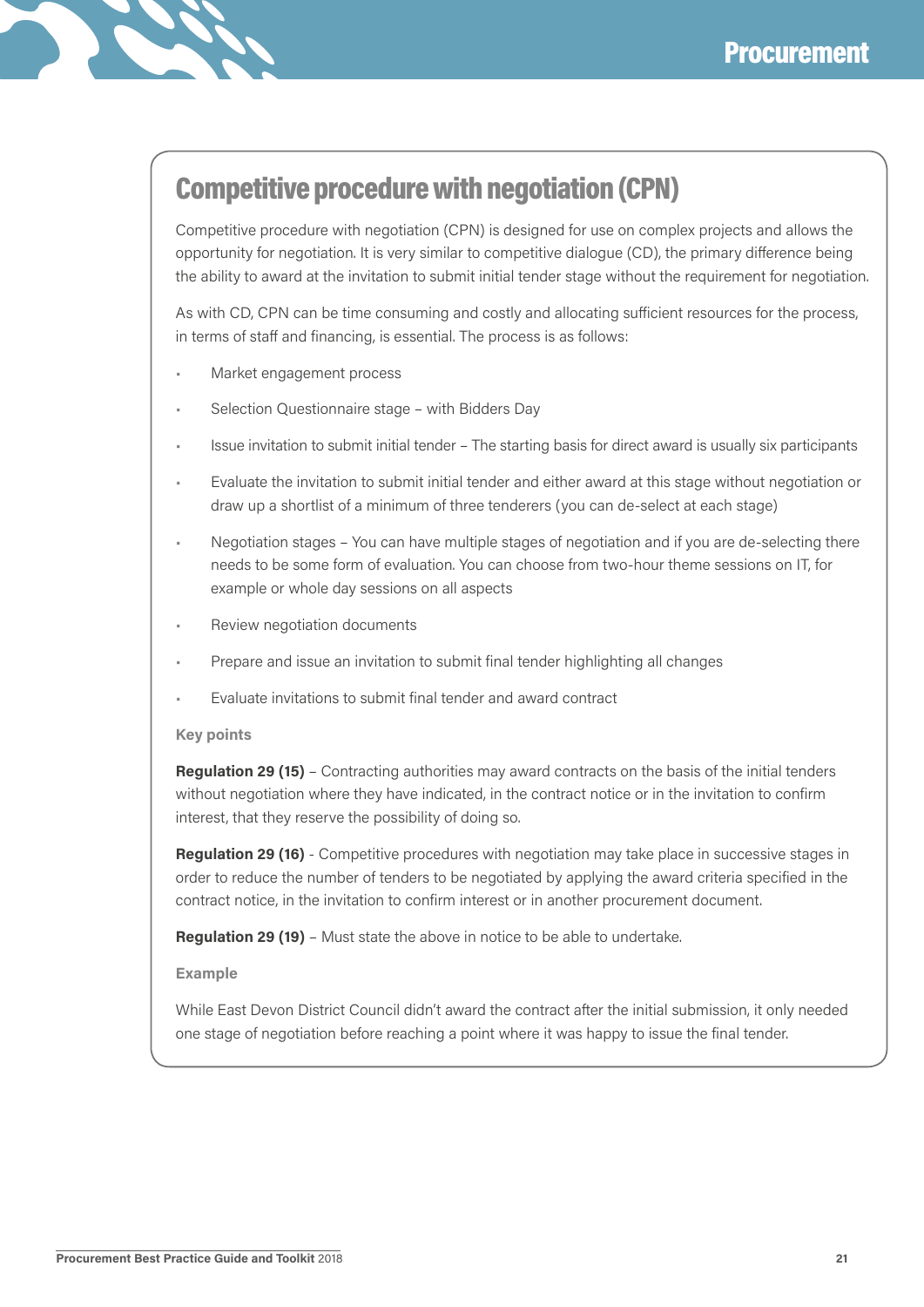

 $\blacktriangledown$ 

### Top tips for using CD/CPN

### Do

- Use market engagement to drive decisions
- Talk to others who have used the process
- Make it clear whether it's CD/CPN
- Ensure project requires use of CD/CPN
- Allow adequate time in timetable (assume negotiation stages)
- Allocate a note-taker
- Ensure all participants (client and contractor) are acquainted with the process
- Prepare properly focus on key areas
- Get under the skin of the contractor (and vice versa)

### Don't

- Select CPN without defining direct award criteria
- Treat as an interview
- Share confidential information between participants
- Score the dialogue/negotiation stage it should NOT be scored

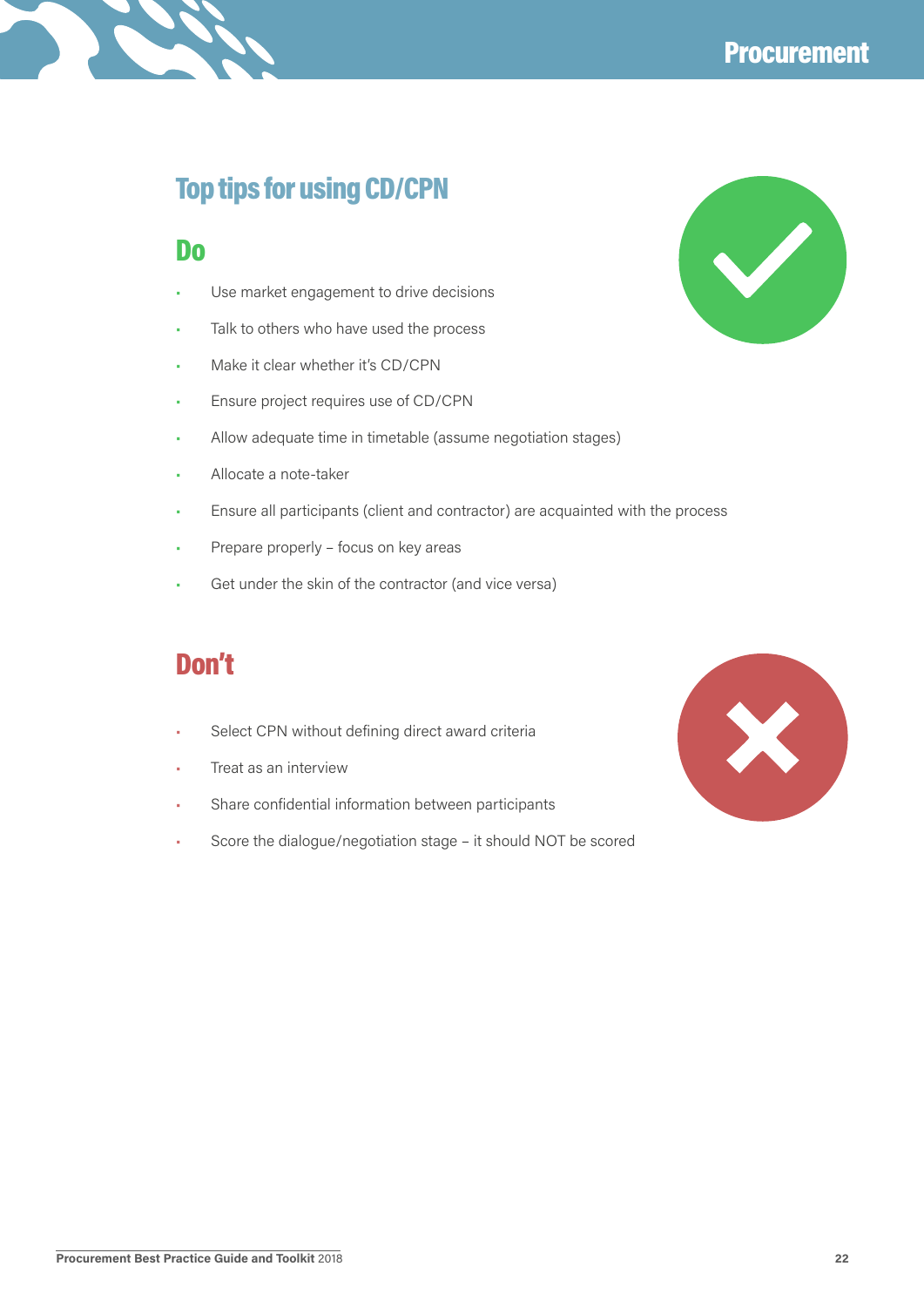

## Costing a contract and dealing with abnormally low bids

**Getting the cost/quality ratio right is essential as contracts which focus more on cost than quality drive the wrong behaviours in the tender process, drive prices down, don't consider the sustainability of the contract and lead to a decline in the quality of services. A race to the bottom on price, often results in tender prices that are unsustainably low and leads to problems at contract delivery stage.**

### So what is the ideal cost/quality ratio?

CAMIP's membership prefer a ratio of 60% quality and 40% cost and are committed to at least 50% quality and 50% cost.

Anything with a 50% or higher ratio against cost tends to attract strategic pricing. Clients have a duty to behave responsibly and accepting bids below what is known to be realistic is not in the interests of anyone.

A price that is 20% below that of the next lowest bidder should be classed as an abnormally low bid and should come under scrutiny.

A clause should be written into the tender documents to highlight the fact that such bids will be withdrawn.

Abnormally low bids are commercially unviable, can cripple the supply chain and lead to a claims culture where contractors will push for extras in order to make money on the contract.

### What other considerations should you make?

Consideration should be given, not just to what the ratio is going to be, but how you then evaluate within that ratio. So, it isn't as simple as just saying we will go for 60%/40% or 50%/50%, you need to look at how you are evaluating within that and what you need to think about on the qualitative side.

Soft market testing is also important, and you should have an idea of what you expect to pay for a service. However, your expectations need to be reasonable. For example, if your existing contract is underperforming, for commercial reasons, due to an abnormally low bid or unrealistic price, you can't expect to procure a new contract at the same price.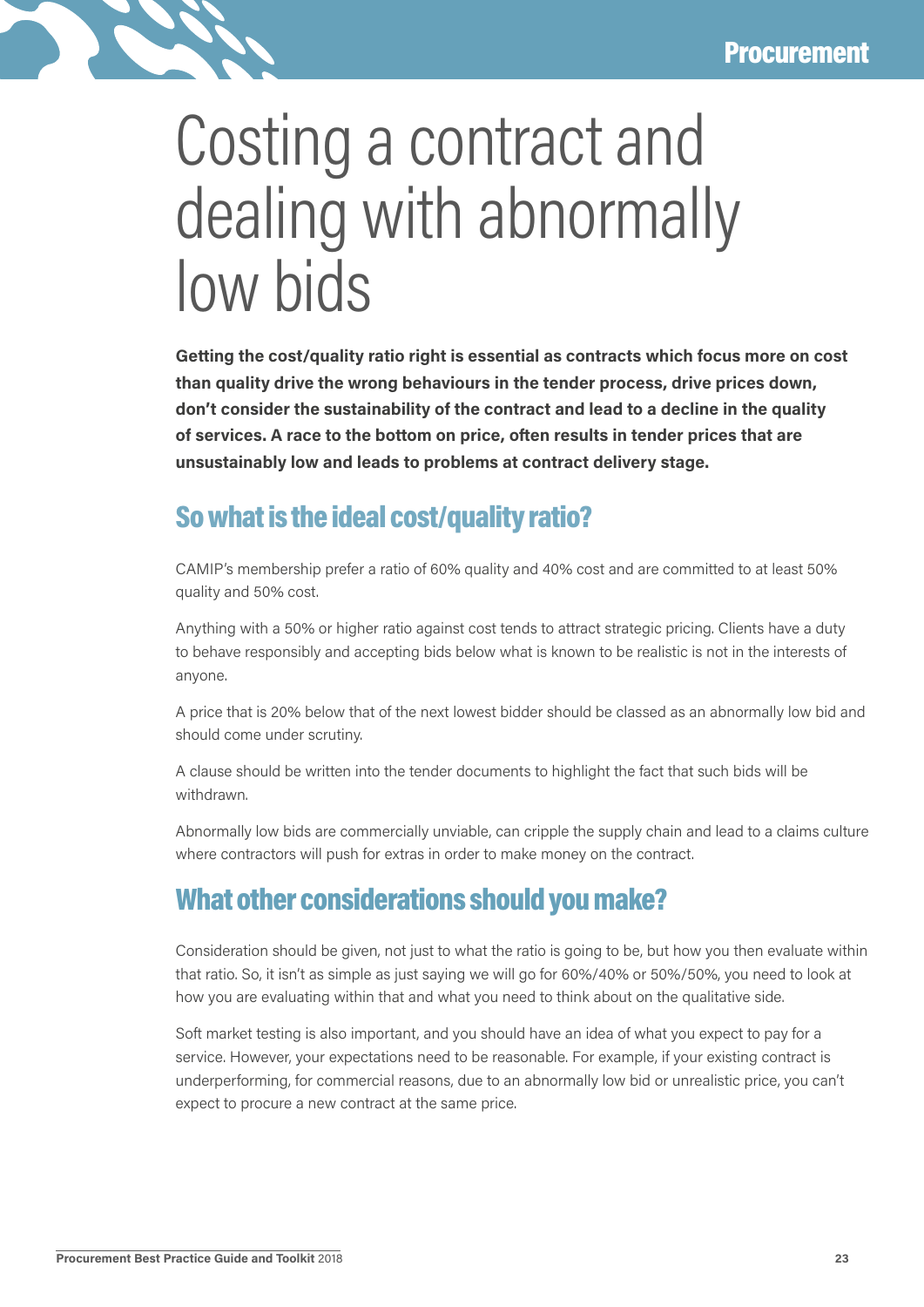## **Contracts**



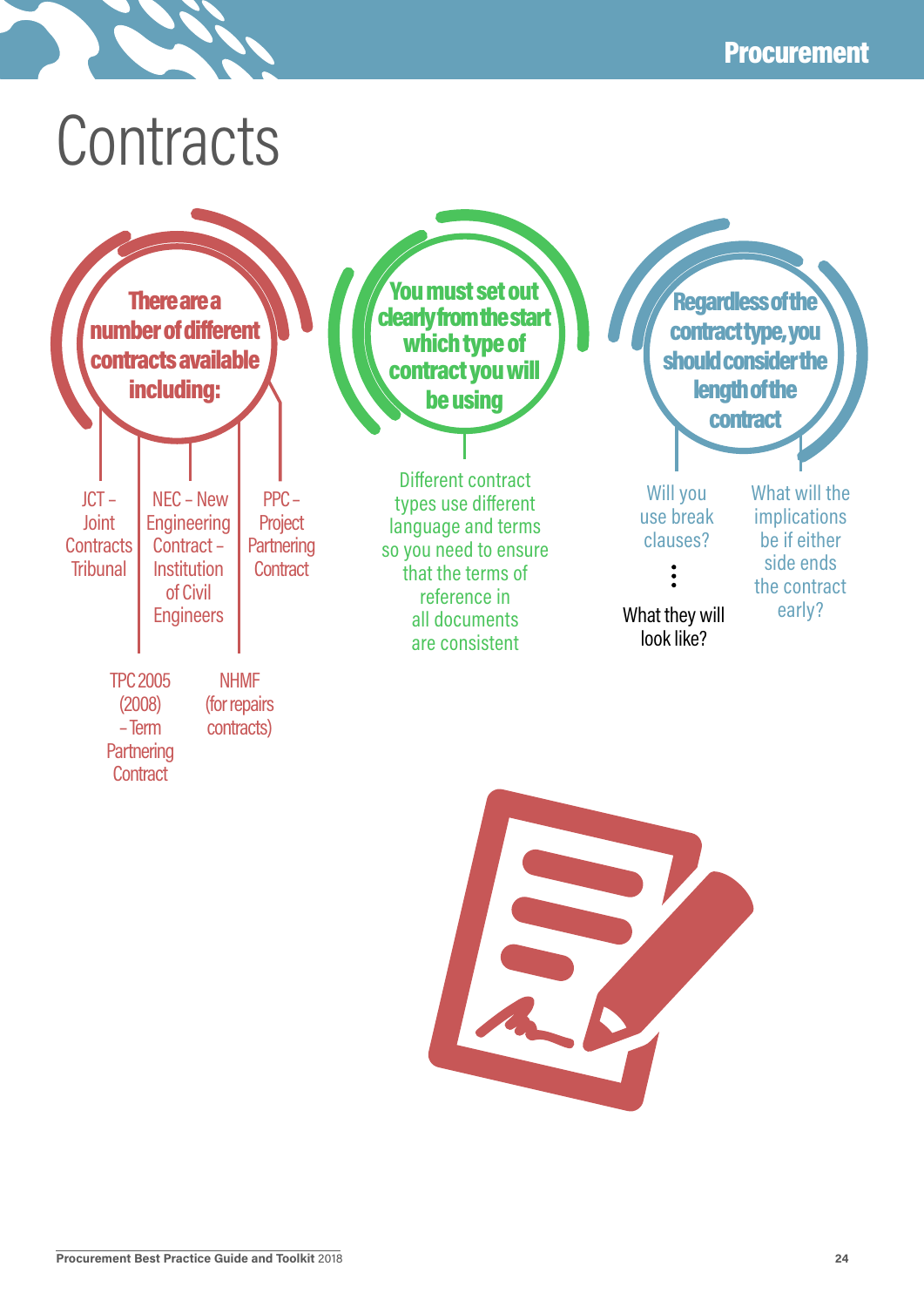### Procurement

# Managing the procurement process



## Case studies

East Devon District Council seconded an existing employee from within its team to act as a dedicated project manager with autonomy for its procurement process, the benefit being that there was a single point of contact for all stakeholders.

Where there is no defined project management structure, deadlines tend to get missed.

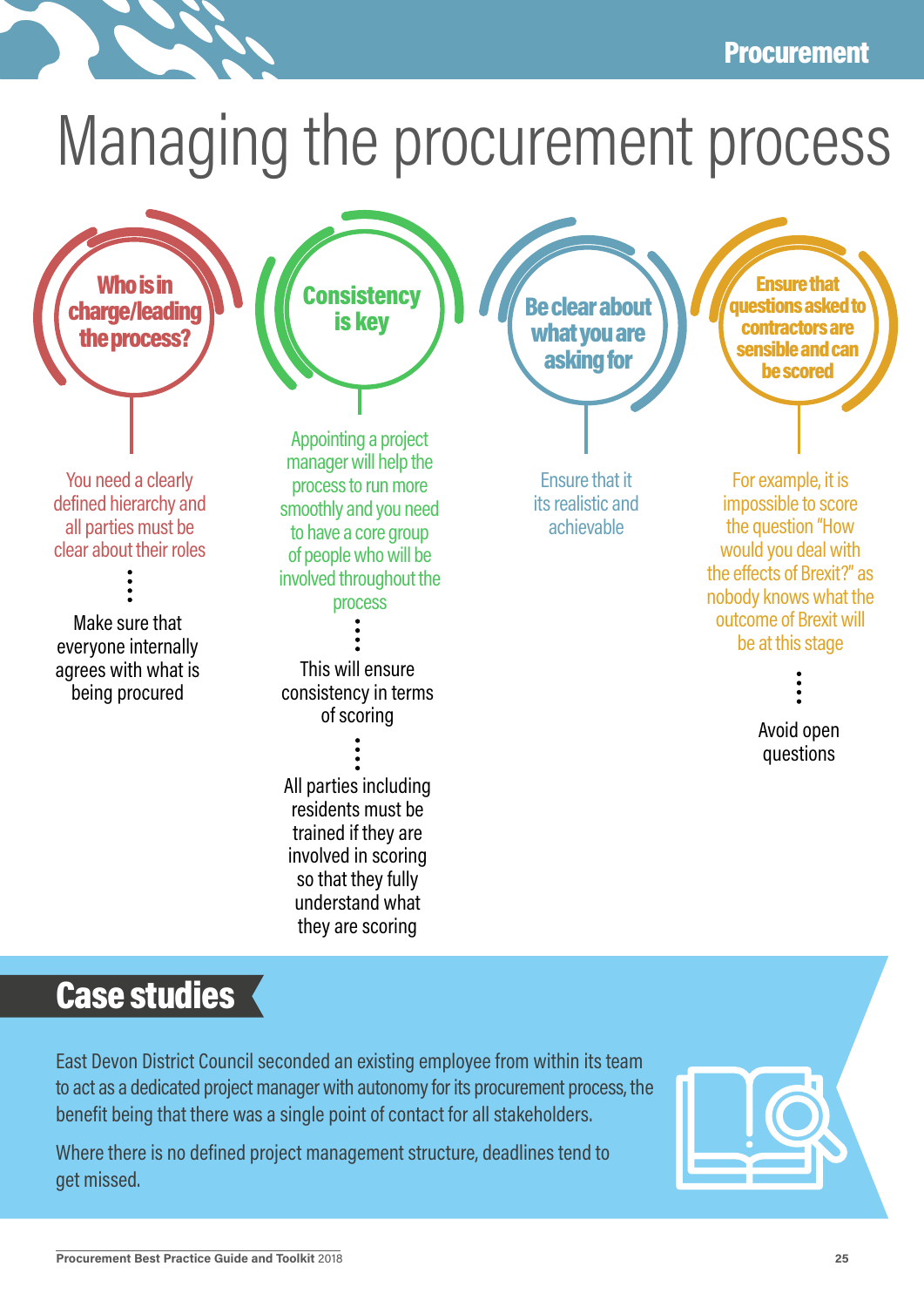# Timetables

Put a reasonable timetable in place and stick to it

Work backwards from when you need the contract to go live and leave at least three months for mobilisation

Set key milestones

Lengthy and overly elongated processes are costly and a drain on both bidders' and clients'

Make the process meaningful

resources

Allocate realistic timeframes to each stage

This will ensure that the offer at tender stage is realistic, robust, deliverable and sustainable

Unrealistic tender periods will affect the quality of the bids you get back and determine whether or not the market decides to bid

## Case studies

Lambeth Council had a comprehensive contracts' register in place with details of all existing contracts, their expiry dates and details of where contracts could be extended and worked backwards from its contract expiry dates to allow plenty of time for the procurement process.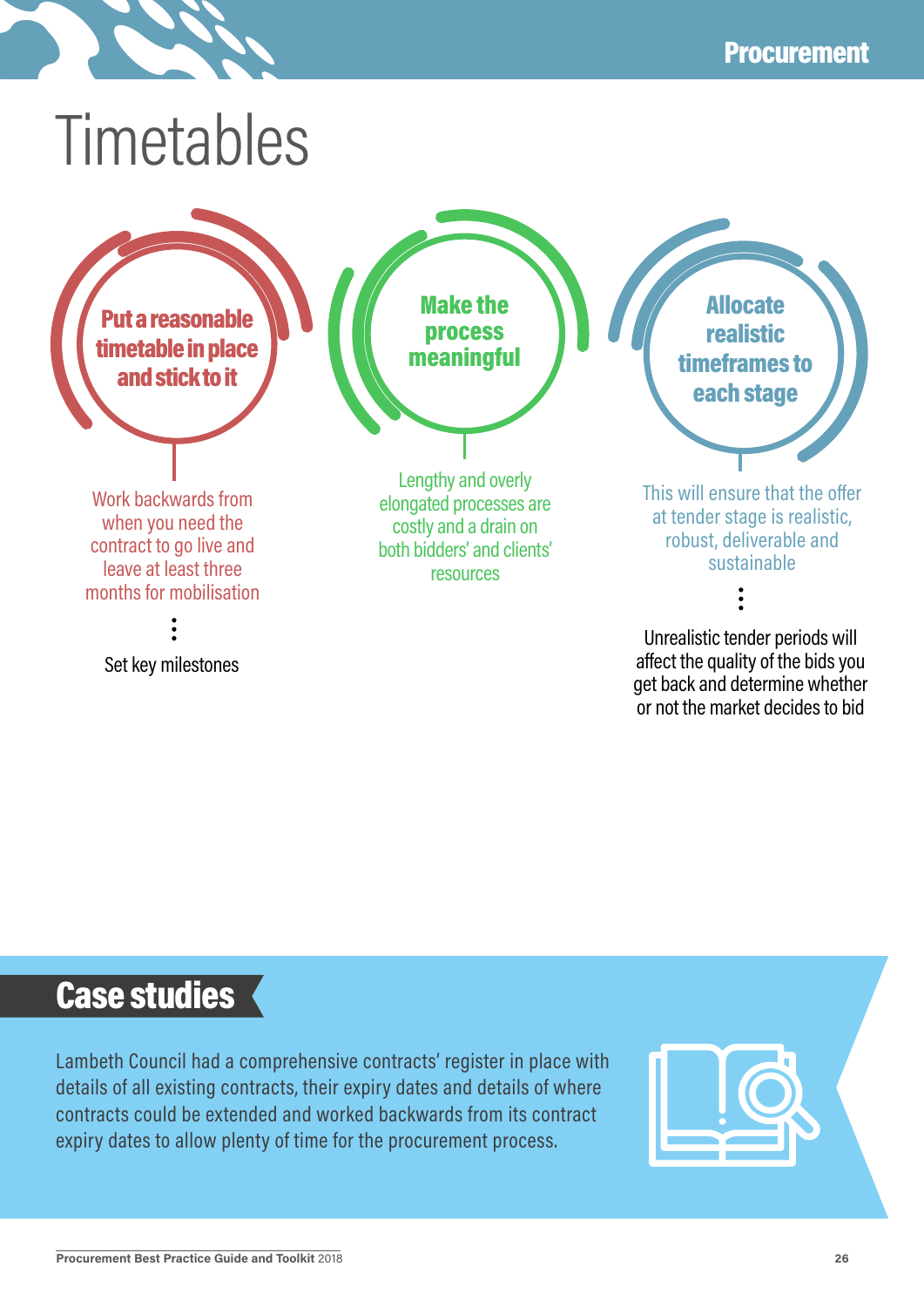### Procurement

# Getting your documents in order

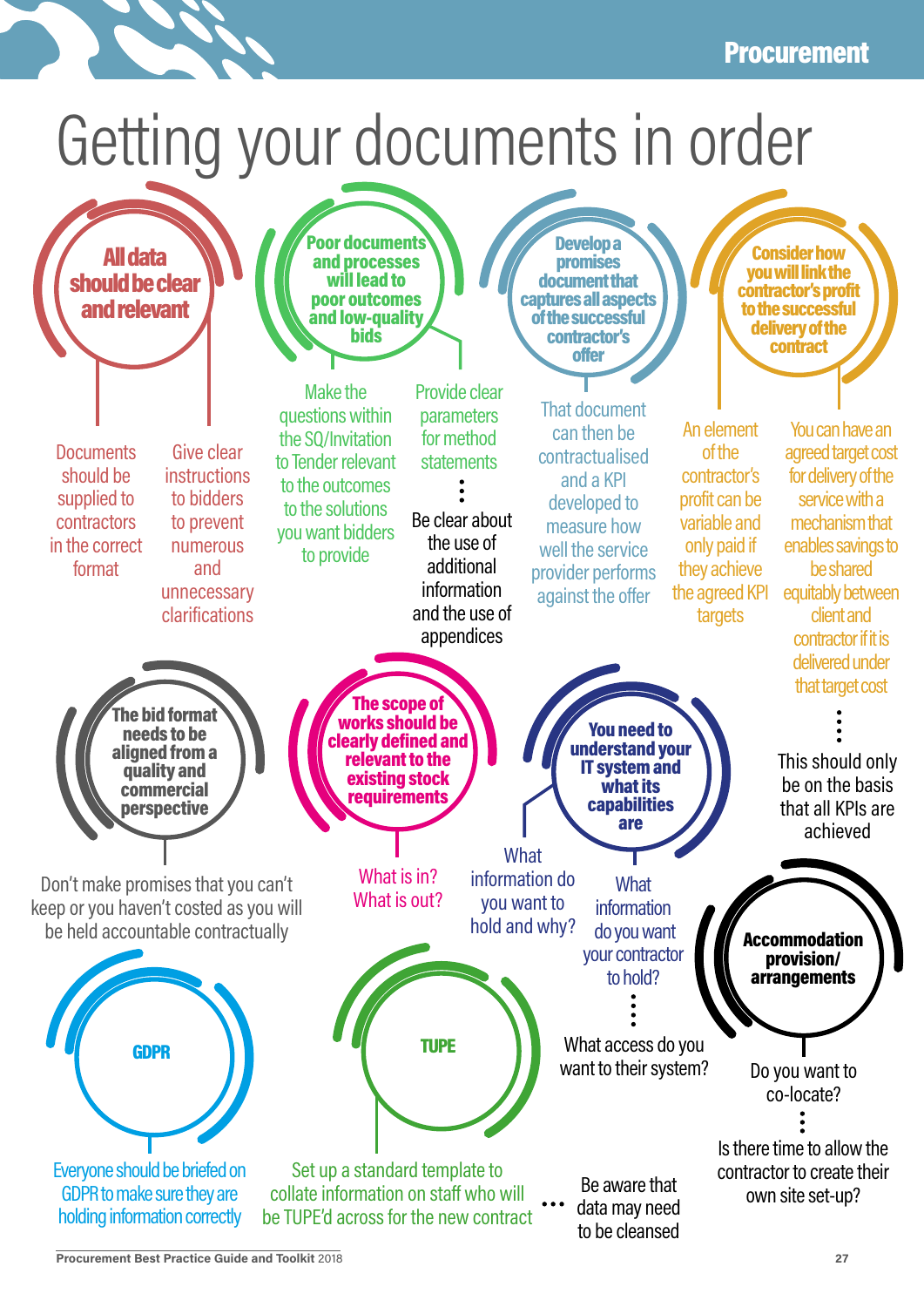

# Managing risk

**When embarking on the procurement process you need to build a risk map as you go. This should run as a thread through the whole process so you end up with an ultimate risk map which feeds into the contract.**

**Risk should be shared sensibly between the client and contractor and should be identified and priced in at the earliest possible stage, to ensure consistency.**

**If too much risk is allocated to the contractor issues could occur including unsatisfactory bids.**

### Risks around procurement

There should be a risk process management within your strategy which focuses on the risk specifically around procurement. It should look at potential issues such as:

- What happens when you get an OJEU challenge?
- What happens when you get a leasehold challenge?
- What happens if nobody bids?
- What happens if you receive an abnormally low bid?
- What happens if an extension of time is submitted by most tenderers and how would this affect the programme?

### Contract risk register

A contract risk register should be drawn up outlining potential risks that could affect the contract and a good contract risk register will already have a lot of mitigations in place to improve the procurement process as these will have been drawn out earlier in the process, particularly where negotiating forms of procurement have been used.

The wording of contracts is exceptionally important and flexibility should be built in to allow you adapt to changing conditions.

The contract risk register should look at;

- Should you include break clauses within the contract as protection should the contractor not perform?
- Do you have a reserve contractor and therefore include an option for the reserve contractor to step in?

### Future proofing

How does your organisation deal with financial uncertainty?

Consideration needs to be given to inflation and what happens in the case of rising material costs. Whatever the length of the contract you need to have indexation built in to cover significant changes in supply costs.

- How can you track changes in commodity costs, increasing and decreasing?
- What protection is in place should your preferred indices not be suitable for certain increases in costs?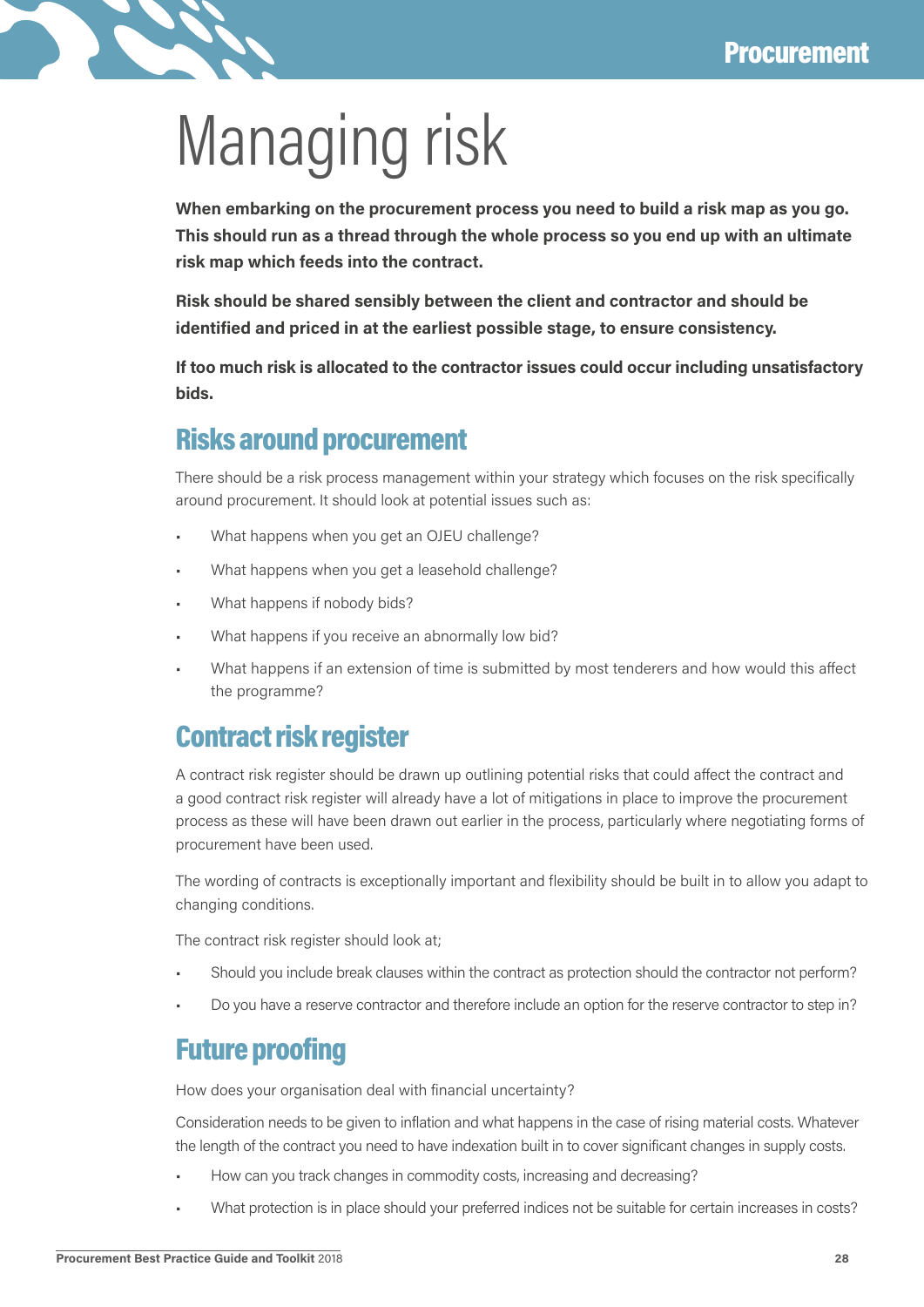# Mobilisation

**Procurement Best Practice Guide and Toolkit** 2018 **29**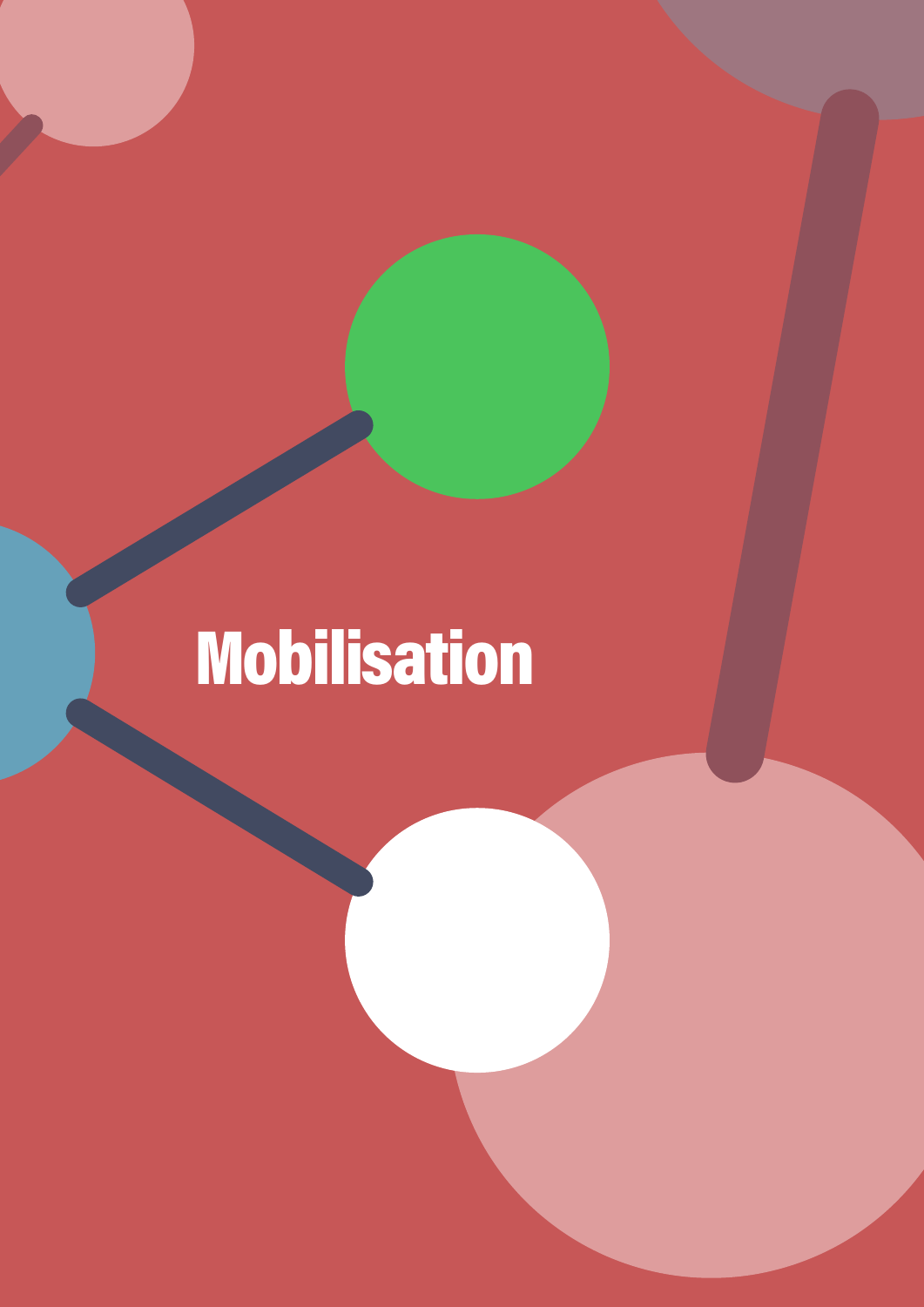### **Mobilisation**

## Getting the contract off the ground

Be clear about of those involved in

> Be clear about who is responsible for what

be a one team approach to the new contract from clients and **contractors** 

Are you co-locating?

Set up engagement workshops with the newly transferred staff

**Managing** the TUPE process



There should

Will customer complaints sit with the client or contractor?

Who will be responsible for the call centre?

The following housing providers have all co-located with their new contracts – United Welsh, Basildon Council, Teign Housing, Riverside Housing.

Longhurst Group rationalised its delivery model so that a service that was delivered by a number of contractors is now delivered by a single contractor Benefits include integration of IT systems, reduced overheads and a standardised approach.



## Case studies

A local authority encountered endless problems with a contract after it allocated just weeks, rather than the recommended three months for the mobilisation process.

## Bad practice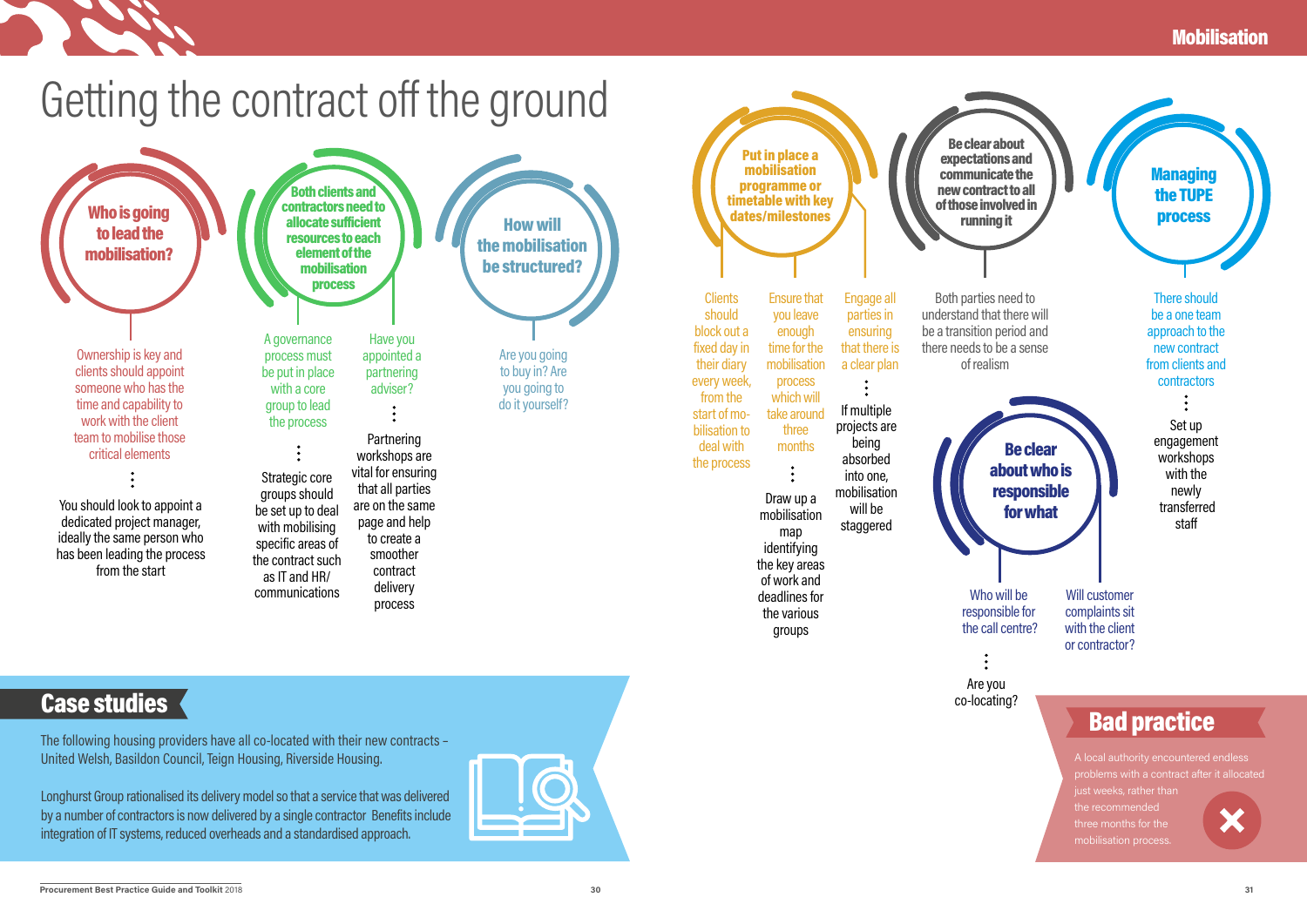

## Case studies

As part of the managed service model developed at Wandle Housing, the client's DLO used the contractor's IT system, rather than developing its own. As well as saving money, the system is tried and tested and gives a relatively small organisation the back up of a big, national provider.

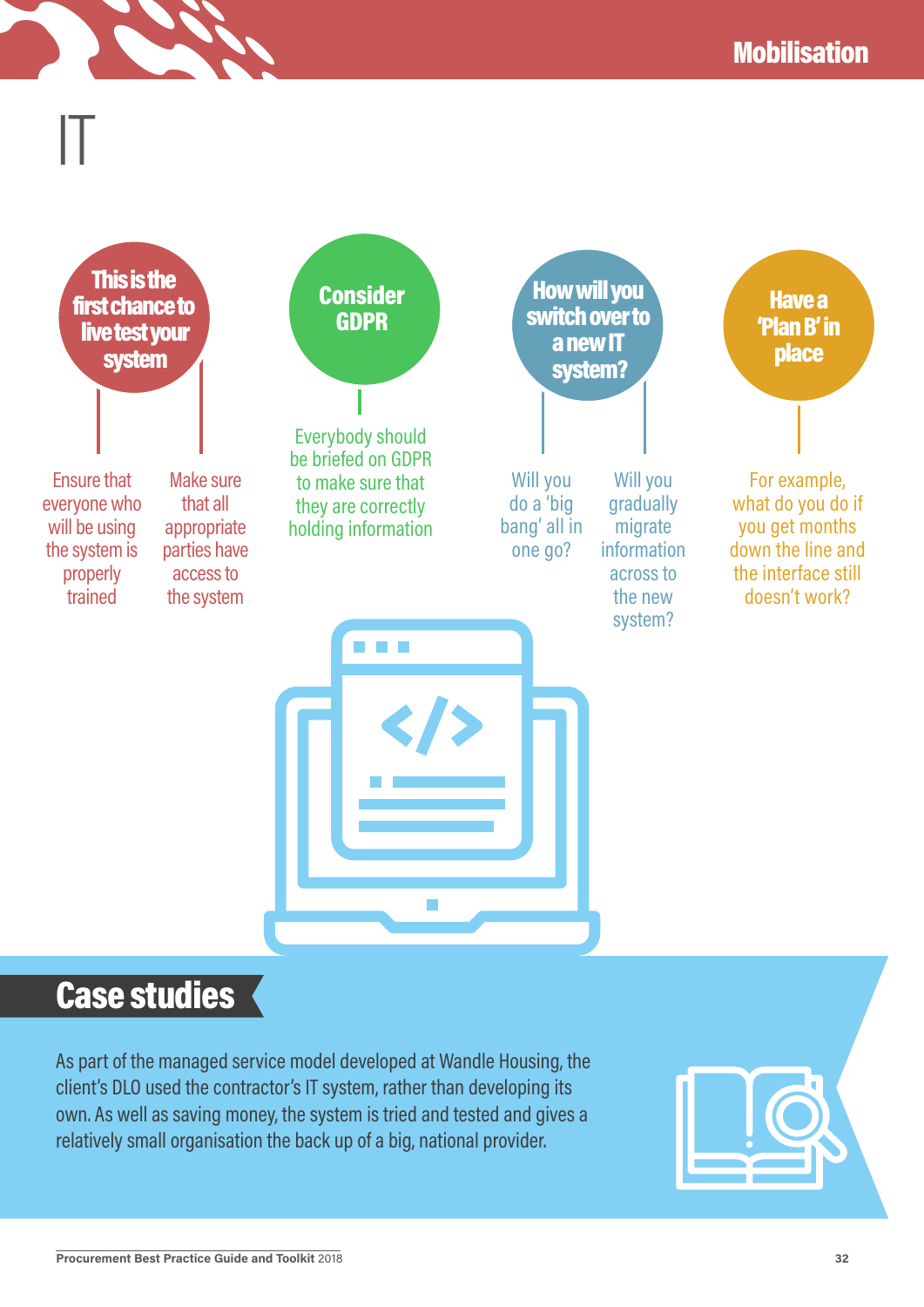# Commercial

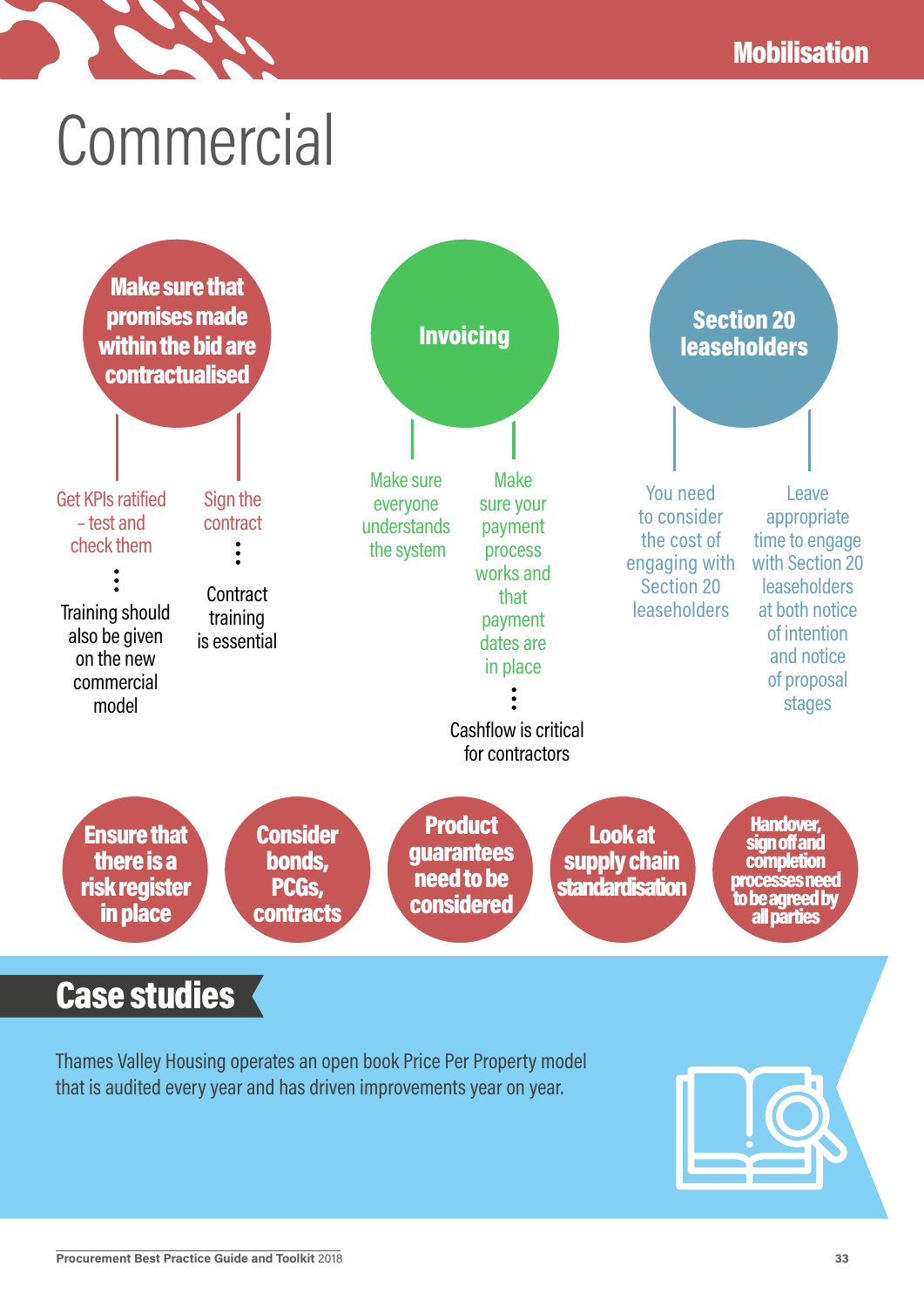# HR and communications



## Case studies

Riverside Housing fully engaged with residents at every stage of the process when setting up a wholly-owned subsidiary to provide maintenance and repairs services in the south and central region. Residents received full training and were involved in all key stages of the competitive dialogue process, including evaluations of the final tender. As a result, the final service fully meets the needs of Riverside residents.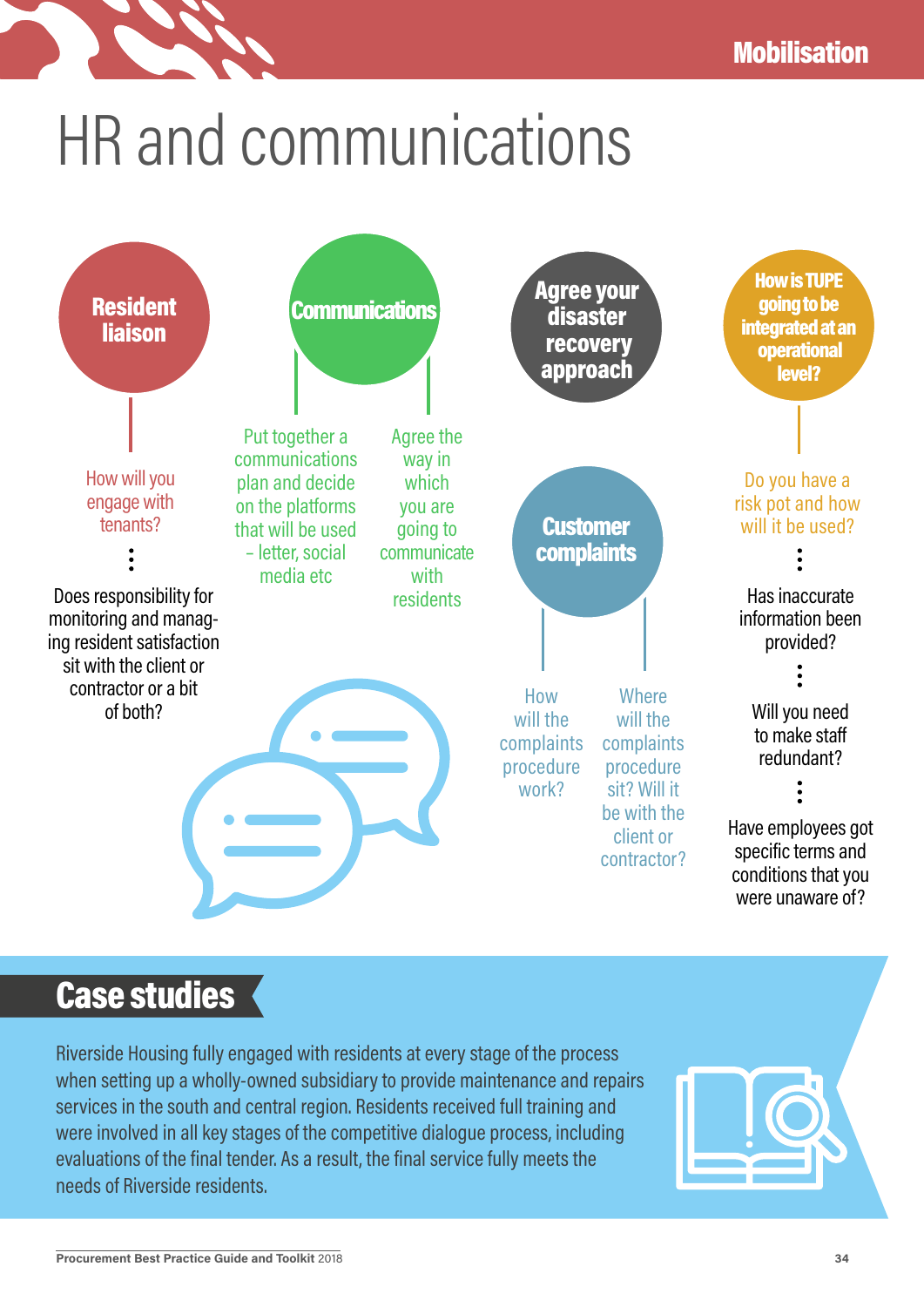Which procurement measuring tools will you use?

Who will measure what?

How will social value be measured?





Supporting local social enterprises

Apprenticeships

Introduce the contractor to the organisations involved in the social value aspect of the contract

This is an opportunity for the contractor to engage with the charities/youth centres etc that they plan on assisting/working with in the future

• Site visits for school children

Providing mentoring and careers advice for local youngsters

What kind of services/ programmes should you be considering as part of your social value offer?

Engaging with local schools and colleges

Supporting residents who are out of work in areas such as CV training

Work experience/training for residents



## Case studies

As part of a 15-year strategic asset management services contract with Basildon Council, Morgan Sindall was required to support increased employment in identified priority districts. Social enterprise BasWorx was set up to deliver training, apprenticeship and employment opportunities for Basildon residents through the delivery of a painting and decorating service. There has been three cohorts of apprentices ranging in age from 16 to 54 and the team have completed cyclical and planned decorating work. BasWorx has also given long-term work experience placements to residents, as well as hosting job clubs, attending careers fairs and participating in mock interviews and careers events at local schools.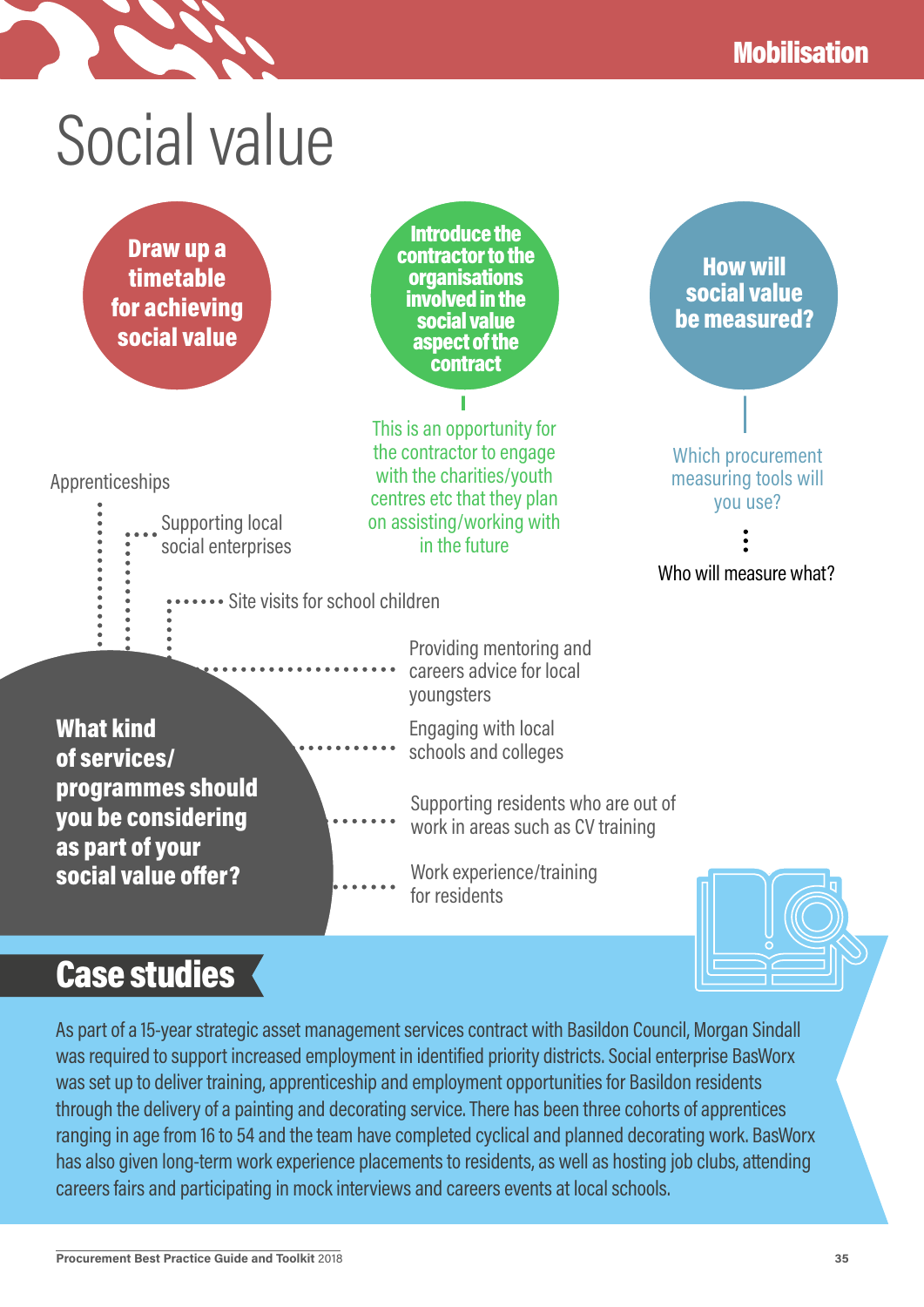# Operational delivery



## Case studies

When starting to procure a new contract Brentwood Borough Council realised that there were gaps in its data so asked contractors to assist in undertaking detailed surveys and options appraisals of properties during the first year.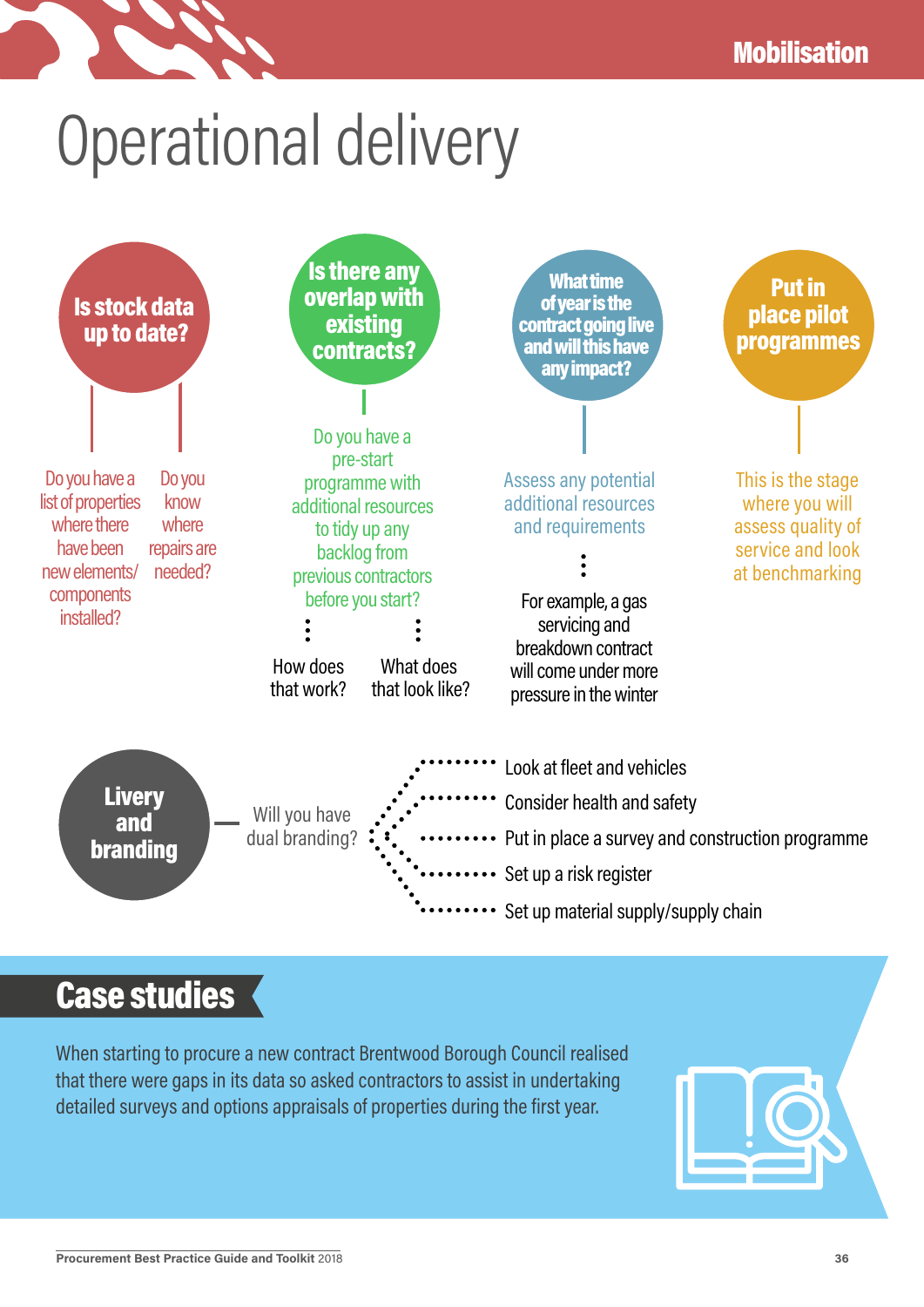

# AMIP member organisations

#### **Basildon Borough Council**

Daniel Greenwood, asset strategy manager 01268 208031 daniel.greenwood@basildon.gov.uk

Peter Long, repairs service manager 01268 207 936 peter.long@basildon.gov.uk

**Birmingham City Council** Mark Wright, senior service manager 07887 895583/0121 675 4750 Mark.Wright@birmingham.gov.uk

**Celtic Horizons (United Welsh)** Mark Bugler, managing director of celtichorizons 02920 855939/07803 259225 mark.bugler@celtichorizons.co.uk

#### **Crown Simmons**

Pippa Claydon, property & assets manager 01372 461 1454 Pippa.Claydon@crownsimmons.org.uk

**Croydon Council** Robert Hunt, asset team manager 07710 077 386 Robert.Hunt2@croydon.gov.uk

#### **Croydon Churches Housing Association**

**London Borough of Hackney**  Daljit Assi, estates recycling project manager 0208 356 3954 daljit.assi@hackney.gov.uk

#### **Hanover Housing Association**

Dean Fazackerley, procurement manager 07467 354092 Dean.Fazackerley@hanover.org.uk

**Homes for Haringey**  Denis Lai-Kit, performance analyst 020 8489 1296 Denis.Lai-Kit@HomesforHaringey.org

**Mount Green Housing Association** Chris Patient, Asset Manager 01372 389748 ChrisPatient@mountgreen.org.uk

**Salvation Army Housing Association (Saha)**  Tony Bacon, director of asset management 0800 970 6363 Tony.Bacon@saha.org.uk

**Soha Housing** Richard Smith, head of asset management 01235 515900 rsmith@soha.co.uk

**Wandle**  Olajide Akintelure, head of asset management 0208 682 7405/07814206385 OlajideAkintelure@wandle.com

**Woking Borough Council** Cyril Ashley, corporate client and procurement officer 01483 743 715 Cyril.Ashley@woking.gov.uk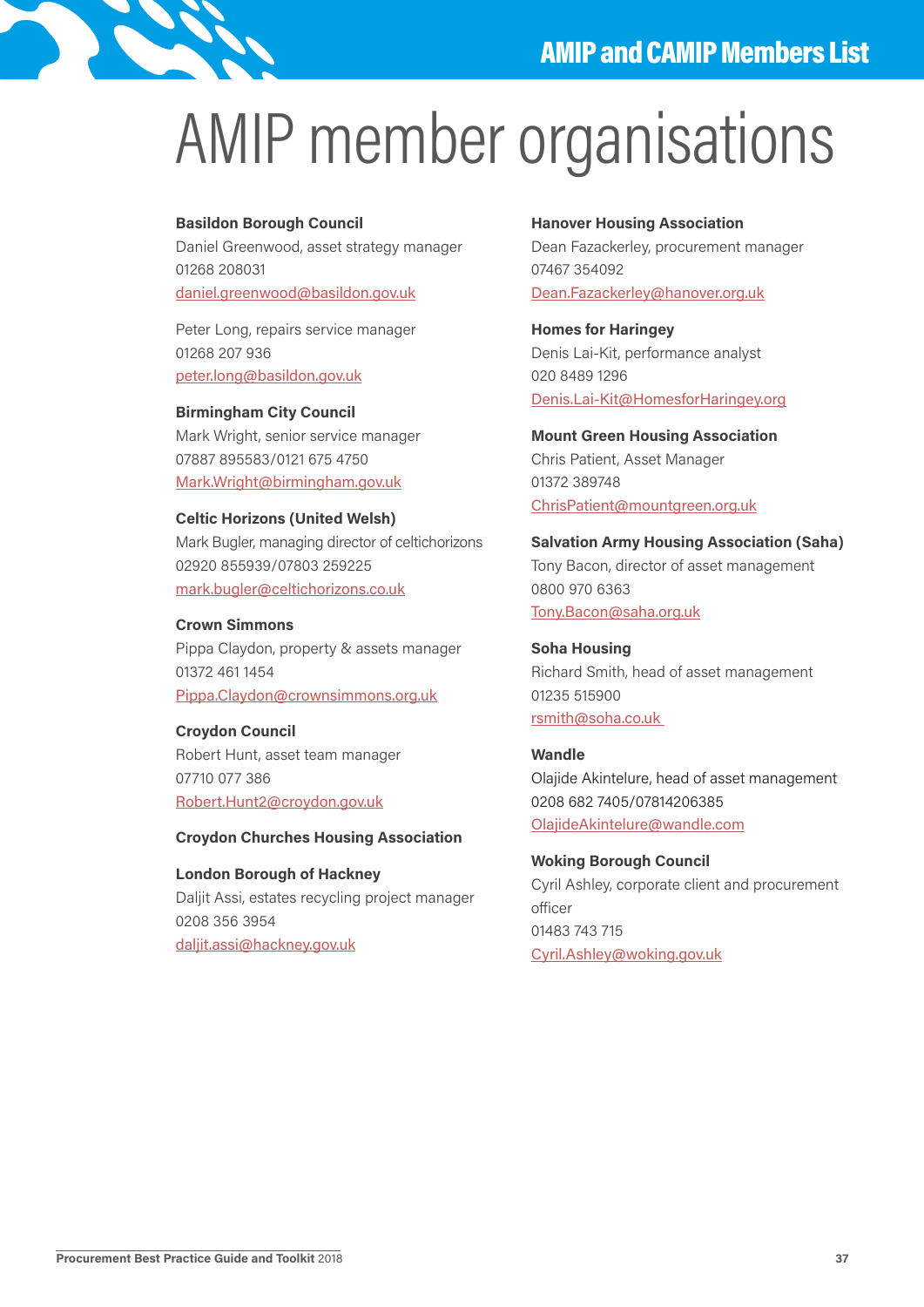

# CAMIP member organisations

#### **AD Construction**

Sonya Russell, head of new business 07710 916336 Sonya.Russell@theadgroup.co.uk

**Axis**  Joseph Hayes, business development manager 0203 597 2545 Joseph.Hayes@axiseurope.com

**Breyer Group** Dave Perry, business development manager 07432 625 385 dperry@breyergroup.co.uk

**Chigwell Construction**  Anthony King 07841 339997 anthony@chigwellgroup.co.uk

Angela Willcock 07885 806 757 angela@chigwellgroup.co.uk

#### **CIH**

Rebecca Clarke, regional manager (East, South East & London) 07990 887 895 rebecca.clarke@cih.org

**DW Support Services**  Paul Maghie, head of sales 07703 835776 paul.maghie@dwsupportservices.co.uk

**Engie**  Mark Cronly-Dillon 07773 160978 mark.cronly-dillon@engie.com

**Fortem Solutions** Paul Rocks, national strategic business manager 07976 305446 paul.rocks@fortem.co.uk

#### **Gilmartins**

Dean Bradley, director 07584 707429 dean.bradley@gilmartins.co.uk

**Gunite (Eastern) Ltd** Caroline Walters, senior business development manager 07733 262017 caroline.walters@gunite.co.uk

**Howells Solutions** Rosie Poole 01474 850707/07768 066516 Rosie.Poole@howellssolutions.co.uk

**Ian Williams**  Amy Boothman, bid manager 01454 328000 Amy.Boothman@ianwilliams.co.uk

**J Tomlinson** Lindsey Hobson, business development manager 0115 957 4300/07703 800681 lhobson@jtomlinson.co.uk

#### **Kier**

Emma Shepherd (North) 07773 593827 Emma.Shepherd@kier.co.uk

Ross Green (South) 07715 243560 Ross.Green@kier.co.uk

**Lakehouse Contracts** Mark Cole, Senior Bid Manager Mark.cole@lakehouse.co.uk 01277 268 551

**Laker Building Management Solutions** Haile Reed, bids and mobilisation manager 024 7684 1770 haile.reed@lakeruk.com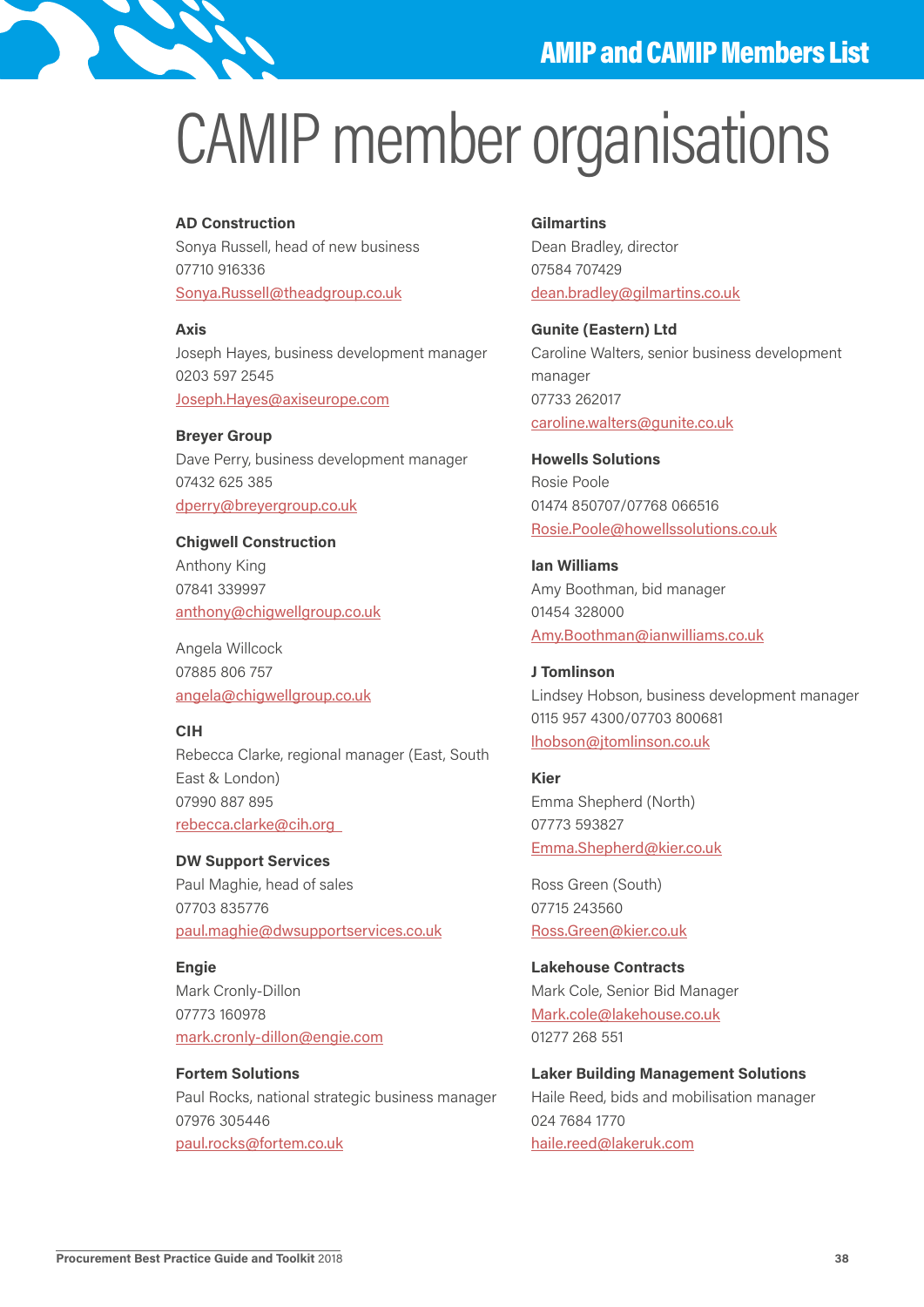

## CAMIP member organisations

#### **Langley Waterproofing Systems Ltd**

Dean Wincott, managing director 07469 148911 d.wincott@langley.co.uk

**Liberty Group**  Alan Wilson, business development director 0151 549 1910 Alan.wilson@liberty-group.co.uk

**MCP Property Services**  Caroline Lester, relationship manager 07813 526 723 CarolineL@mcp.community

#### **MD Building Services**

Matt Constable, head of business development 01675 466 789/07966 481570 matt.constable@mdgroup.co.uk

**Mears Group** Keeleigh Neary, bid manager 07944 166 248 keeleigh.neary@mearsgroup.co.uk

**Mi-space**  AJ Eaton, divisional director, 07940 784450 aeaton@mi-spaceuk.com

**Mitie Property Services** Richard Hughes, partnership development director 07392 102 784 Richard.Hughes2@mitie.com

**MNM Property Services**  George Panteli, operations director 07747 103 522 george.p@mnm-properties.co.uk

#### **Morgan Sindall Property Services**

Mark Barton, head of bids 07810 556 488 mark.barton@morgansindall.com

#### **Mountjoy**

Simon Winkworth, director 02392 313 515 Simon.Winkworth@mountjoy.co.uk

**Mulalley**  Peter Sharman, associate director for sustainability 020 8551 9999/ 07827 884551 Peter.Sharman@mulalley.co.uk

**Osborne**  Andrew Sharp, business development director 07527 470130 Andrew.Sharp@osborne.co.uk

**PiLON**  Melissa Woodall, head of new business 07891 421773 melissa.woodall@pilon.co.uk

#### **Polyteck Building Services**

**Robert Heath Heating Ltd** Gary McIntosh, client services director 07919 214074 garymcintosh@robertheath.co.uk

**Rydon Maintenance Ltd** Ben Irvine, director 07901 104 722 birvine@rydon.co.uk

**Travis Perkins** Antony Poulton, national accounts manager 07712 878867 antony.poulton@travisperkins.co.uk

**United Living** Rachel Smith, business development manager 07823 771390 rachel.smith@unitedliving.co.uk

**Vaillant Group**

#### **Wates Group**

**4i Solutions**  Steve Welch, director, 07865 050836 Steve.Welch@4isolutions.co.uk